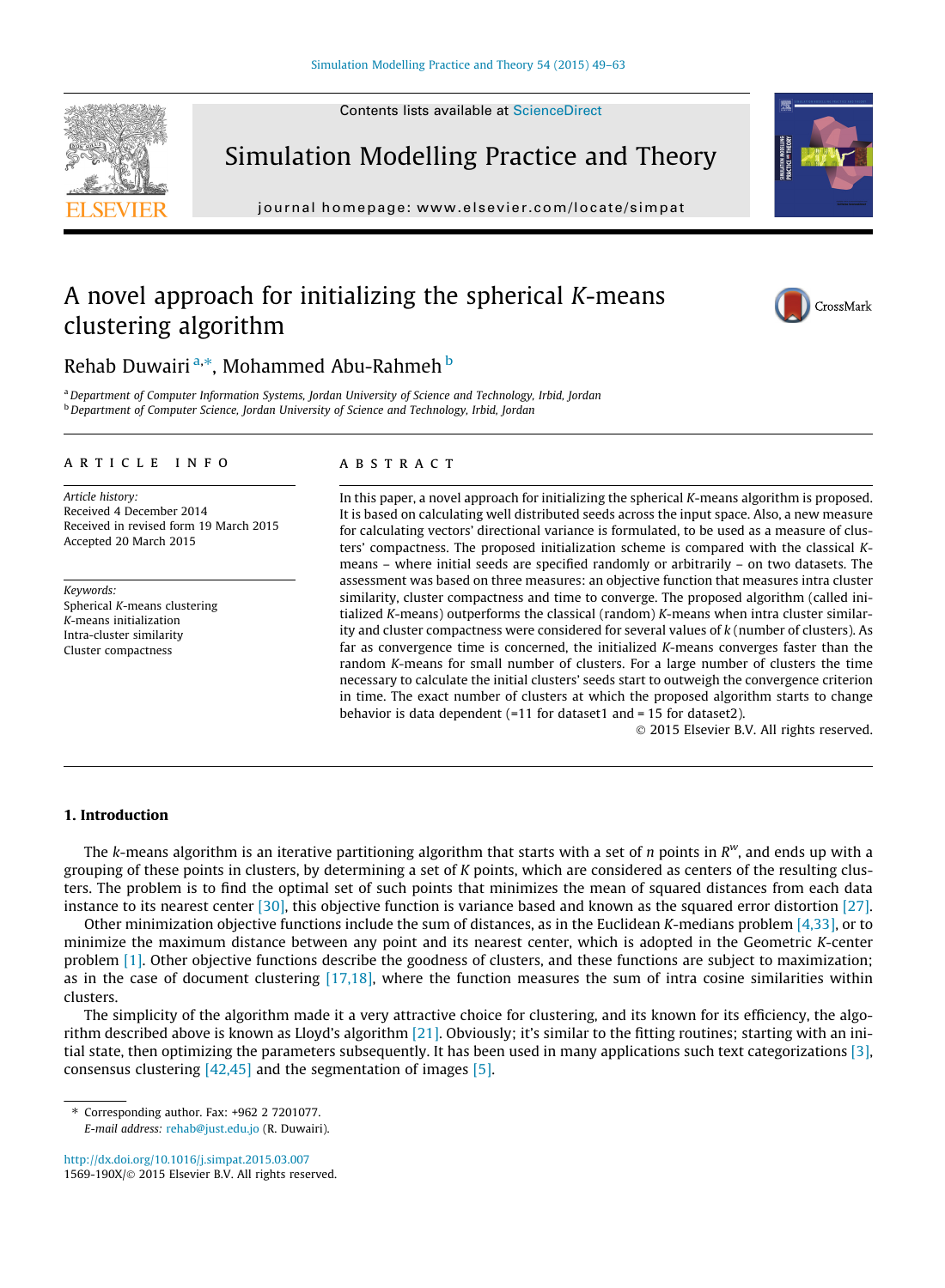Even though the algorithm is simple and efficient, it is not exempt to drawbacks, such as the selection of bad initial centers (slower convergence) [\[48\]](#page-14-0), which motivated our modifications to the algorithm, and the hill-climbing problem that results in local optimum solutions [\[7\],](#page-13-0) where local optimality corresponds to the centroidal voronoi problem [\[19,21,30\]](#page-13-0). Other problems include the determination of the optimal number of clusters and sensitivity to outliers [\[12,26,27\].](#page-13-0)

Generally, the application of the K-means algorithm requires determining a proper proximity measure, an assessment metric of the clusters' quality, the number of clusters  $(k)$ , the values of initial means, and a convergence condition. Usually the algorithm terminates when the centroids become stable, but the proximity measure and the objective function are dependent on the type of data being clustered. Initializing the algorithm proved to be a sufficient approach for overcoming the problem of getting stuck at bad local optimum solutions [\[22,24,25,31\]](#page-13-0).

Clustering algorithms have targeted numerous data types such as textual data [\[3,20,28,37\]](#page-13-0), images [\[15\]](#page-13-0) and communication data [\[44\].](#page-14-0) Text clustering requires preprocessing the documents, so they are represented via constructing a vector space; a well known procedure to facilitate information retrieving process. A set of terms among all the terms that occur in the corpora are selected to comprise the axis, and the documents are vectors in the space, each of which has term weights as its components  $[6,11]$ , distinct weights indicate the significance of the corresponding term to the document. Beside the huge size of document collections present, the performance requirements are confronted by the large number of dimensions that occur in such contexts, which is described as the curse of dimensionality, thus simple techniques are desirable.

As text documents are converted into numeric data vectors, clustering can take place by applying the K-means, but a number of considerations have to be made, for instance, choosing the Euclidean distance as a proximity measure is not appropriate to cluster document vectors  $[40]$ , since the location of a pair of points cannot decide their relevance subjectively, rather it is the angle between any two documents that defines their similarity  $[6,11,39]$ , therefore, it is the notion of direction that must be the foremost rule that guides the process.

A variant of the K-means that uses the cosine similarity is known as the spherical K-means, this algorithm can be applied to document vectors or any type of directional data. In addition to representing documents in a vector space, the obtained vectors can be normalized to be of unit length in the space, resulting in a set of points that occur on the surface of the unit sphere about the origin, after which the algorithm was named [\[17,18\]](#page-13-0). The logical interpretation of the produced clusters that a single cluster is expected to contain documents that belong to semantically related subjects. In a typical data set of documents, large number of terms may not occur in a single document, and the document vector would contain large number of zeros, causing the documents to be sparse [\[13,17\].](#page-13-0) Spherical K-means has shown its capability of taking advantage of the sparsity of documents.

The authors of this work present a new technique to enhance the performance of the spherical K-means to cluster sets of documents efficiently, and propose a new assessment metric that measures the clusters' compactness. First; we will introduce a procedure to initialize the algorithm by finding the seeds by which the algorithm starts. The initialization process relies on perturbing the space systematically, such that these initial points are vectors distributed among the document vectors as evenly as possible, following Anderberg's observation  $[41]$ . Starting with such seeds gives the opportunity for the algorithm to find better clusters, and faster convergence conditions.

Secondly; the centroids (mean vectors) of the spherical K-means tend to be orthonormal at the time of convergence [\[18\],](#page-13-0) so we are interested in investigating the compactness of the resulting clusters by presenting a new measure for the vectors' dispersion about the centroids in the directional sense. The proposed measure can be represented as a special case of the moment generating function  $G^m(t) = E(e^{t(\cos_i \theta - |c_i|)})$ . The formula is obtained by setting  $t = 0$  and  $m = 2$ . Further discussion and interpretation of the formula will be provided in Section [4.](#page-5-0)

The proposed algorithm and quality function were extensively tested on two different datasets. The first dataset consists of 21,826 documents acquired from [\[52\].](#page-14-0) The second dataset is the 20 News Group collection and consists of approximately 20,000 documents [\[53\].](#page-14-0) The assessment was based on comparing the proposed algorithm with the standard randomly initialed K-means algorithm on three metrics: the quality of generated clusters (intra cluster similarity), the cluster compactness and the time necessary of achieving the convergence function. The proposed algorithm straightforwardly outperforms the randomly initialized K-means algorithm when cluster quality and compactness are considered. However, the time necessary to achieve convergence was lesser in the case of the proposed algorithm for small number of clusters but started to increase (even become larger than the random K-means) for large number of clusters. The details of the experimentations and the results obtained are explained in Section [5.](#page-8-0)

The rest of this paper is organized as follows: Section 2 presents documents clustering using spherical K-means. Section [3,](#page-3-0) by comparison, describes existing initialization schemes for the K-means algorithm. Section [4](#page-5-0) explains the proposed initialization technique and the proposed cluster quality measure. Section [5](#page-8-0) summarizes the properties of the datasets used in this research and describes the experiments and the results that were obtained. Finally, Section [6](#page-12-0) presents the conclusions of this work.

# 2. Document clustering using the spherical K-means

The K-means algorithm can be applied to cluster text documents as well. Normally the proximity measure will be the cosine similarity, when combined with the K-means, the resulting algorithm is known as the spherical K-means. This variant is isomorphic to the standard version, but differs in the associated accessories such as the specifically designated objective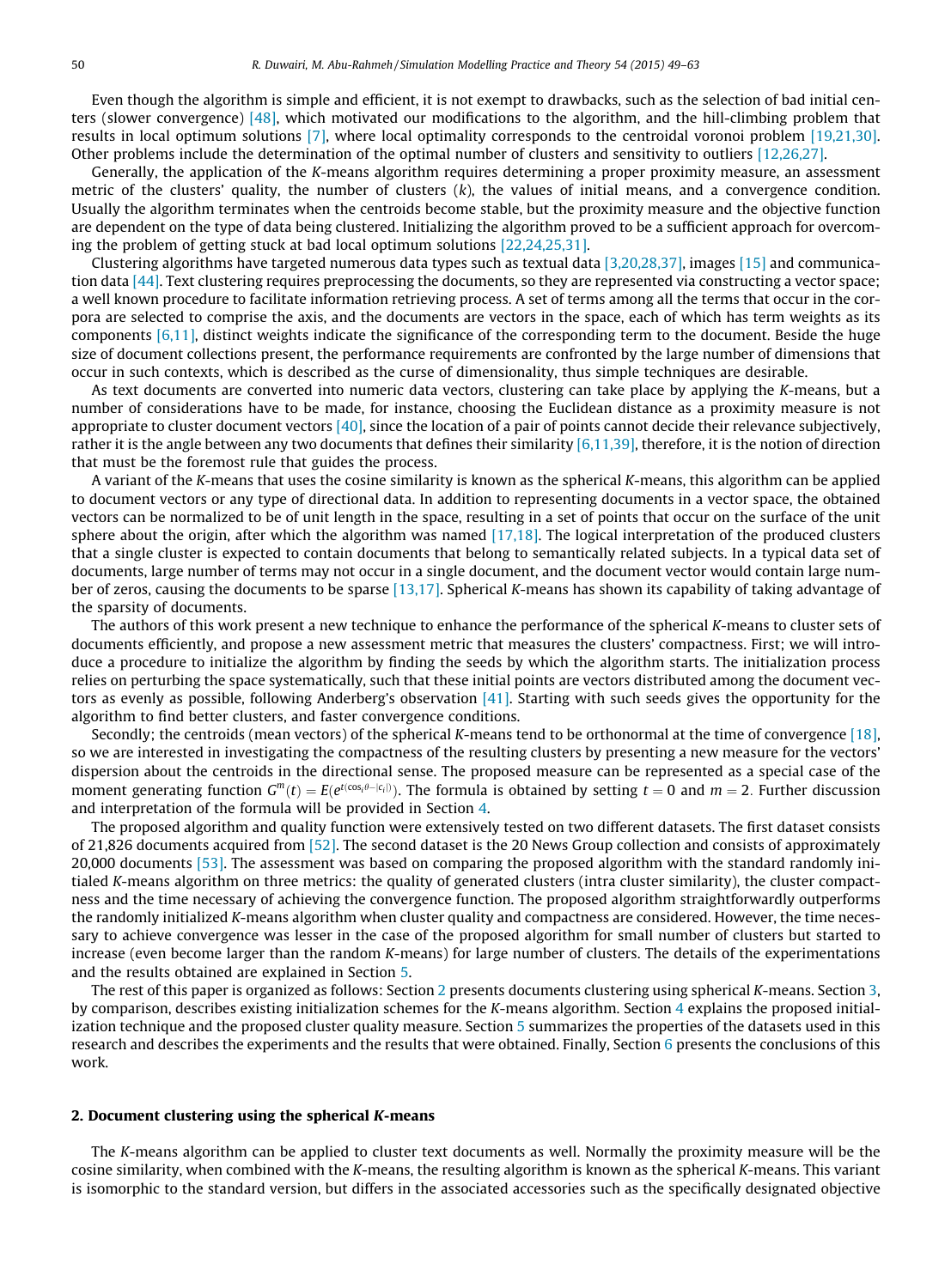function and the nature of the vectors being processed. The vectors have to be normalized by their length, to have the vectors lying on the surface of the unit hypersphere about the origin. The normalization does not affect the documents since the original directions are preserved, a key issue concerning documents' domain.

The locations of data points in the space are not the key factor in deciding clusters memberships, whereas the direction of the subspace spanned by the 1-D dimensional lines of vectors is the driving criterion for defining relations among data instances. This fact is reflected by the choice for the proximity measure as being the cosine of the angle between any two vectors; the cosine similarity has proved to be far more efficient than the Euclidean distance in the process of cluster analysis of high dimensional directional data, such as textual data  $[40]$ . However, data points with directional characteristics can be treated as being generated by models of different distributions. Such model based algorithms iterate alternatively between a model re-estimation step and data re-assignment step, usually the MLE (Maximum Likelihood Estimation) method is used for the latter step [\[50\]](#page-14-0). A comprehensive assortment of model-based algorithms for clustering directional data were presented in [\[8–10,51\]](#page-13-0), an empirical comparison of model-based clustering algorithms was conducted in [\[50\]](#page-14-0) by providing a generic prototype algorithm that can be used to generate different combinations of models and data assignment methods. For more information regarding directional data, we refer the reader to [\[36\].](#page-13-0)

The underlying transformation of documents to numeric vectors was exploited for information retrieval purposes, as well as for clustering paradigm. Dhillon and others [\[17\]](#page-13-0) inspected the efficiency of clustering very large document collections preprocessed similarly, using the spherical K-means. They exhibited the efficiency of the algorithm by achieving a 23 min clustering of 113,716 NSF award abstracts on a single sequential workstation. However; they made use of some modifications on the technical and implementation issues, such as deploying multithreading to accelerate the preprocessing step, which involves too many I/O operations, with the support of scalable data structures such as local and global hash tables. Afterwards, the spherical K-means was applied, as an efficient method for clustering, with the capability of exploiting the sparseness of vectors (for large document collections, vectors are expected to have large proportion of zero entries, due to the huge diversity). The initialization used a perturbing scheme similar to the BS (Binary Splitting) of [\[34\].](#page-13-0)

In a separate research [\[18\]](#page-13-0), Dhillon and colleagues contemplated the effect of using the resulting clusters' centroids for matrix approximation of the input data, a procedure for projecting input points on a smaller subspace, retaining as much of the information embedded in the data, while discarding the noise. Beforehand, their experiments showed that the spherical K-means produces compact clusters, and then an astonishing breakthrough was achieved for matrix approximation when the converged centroids were used as a basis for projection. Compared to other effective schemes such as the truncated SVD (Singular Value Decomposition), they observed that concept vectors (centroids) are localized in the space, with a notable tendency to being orthonormal, a perfection that is longed for in such cases. This anomaly owes to the nature of the spherical K-means in exploiting the sparseness of documents. Concept vectors decomposition is a discovery rather than an innovation.

A clustering refinement algorithm is presented in  $[16]$ , by suggesting a first variation principal to the algorithm, yielding to a ping-pong strategy that moves data points between clusters, to capture higher objective function values. The technique is suggested to be combined with the spherical K-means, applied as intermediate phases between the iterations. Formally, the first variation partition nextFV  $\left(\left\{\pi_l\right\}_{l=1}^k\right)$  $\left(\{\pi_l\}_{l=1}^k\right)$  is obtained by moving a vector x from its nearest centroid's cluster  $\pi_i$  to another

cluster  $\pi_j$ , where  $\{\pi_l\}_{l=1}^k$  is the current partitioning. Merely moving a point from one cluster to another is simple and intuitive, this operation is carried out only as clusters become stable from the spherical K-means' perspective.

The authors defined the stopping criterion for the spherical K-means as a numeric difference between the objective function values for two successive iterations (in the case of checking the objective function values for convergence), expressed as  $\Delta_k$ . Apparently the iterations of the algorithm are controlled by this numeric quantity; when  $\Delta_k \le 0$  for all points, the algorithm halts. Then they defined  $\Delta$  as the criterion for the first variation (FV) iterations, as if they were applied in a stand alone fashion. They proved that the FV has higher values for  $\Delta$  than for the spherical K-means, such that  $\Delta \geq \Delta_k$ . This implies that when the spherical K-means is about to stop when  $\Delta_k \leq 0$ , the FV may have a  $\Delta \geq 0$ , so applying the FV at this point can dig the obstacles off the spherical K-means' track, and the latter may continue. The combined refinement algorithm proved to be superior, by allowing the spherical K-means to escape from local maximum, and to capture higher objective function values that are beyond the vision of the plain algorithm.

Supposedly, the FV can aid the spherical K-means as the vector  $x_i$  to be moved is known in prior, but the study did not expound how to choose  $x_i$ , eventually the FV will encounter  $\Delta \leq 0$ , but examining different points may give different objective function values. However,  $O(k)$  evaluations of objective function values for the  $O(d)$  vectors are out of question for computational complexity, and yet approximations are required for optimal performance. Nevertheless, the algorithm mainly suits moderately sized document collections, and small clusters (fine grain clustering) as admitted by the authors.

The spherical K-means is applied predominantly in a batch mode, where centroids are updated only after assigning all vectors to their closest cluster. The batch mode refers to Forgy's [\[23\]](#page-13-0) approach for assigning points to clusters, in contrast, we have seen the incremental mode in MaQueen's [\[35\]](#page-13-0) variant of the K-means, where centroids are recomputed after allocating each point to a cluster. Generalizing the dialogue, incremental mode has a competitive learning nature; as a data point is processed, centroids are updated correspondingly. Soft competitive learning implicates updating each centroid, with a rate of adjustment proportional to the centroid's similarity with the point being processed, but a well known strategy; the WTA (Winner-Takes-All) where only one centroid (the closest to the point) will be updated, ascertained to be more efficient [\[9,49\].](#page-13-0)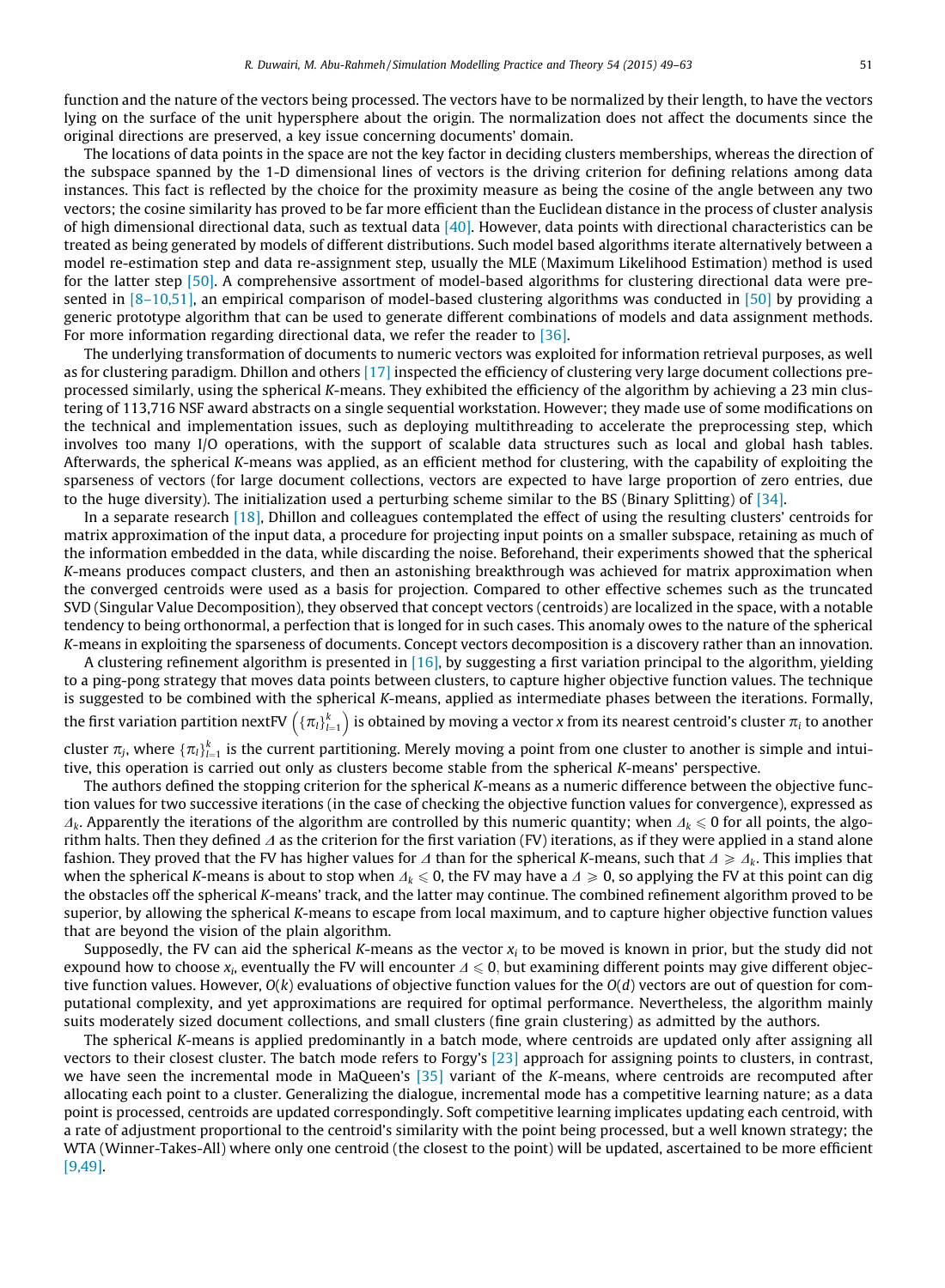<span id="page-3-0"></span>The benefits of competitive learning paradigms were investigated in the spherical K-means context. Banerjee and Gosh [\[9\]](#page-13-0) used incremental WTA competitive learning to achieve balanced clustering, in order to avoid empty clusters. Their approach was combined with a frequency sensitive competitive learning (refer to  $[9]$ ) as a counter mechanism that penalizes the assignment of a data point to a crowded cluster. The principle is intuitively appealing, but it was approached without the emphasis on efficiency or quality, time results and corresponding empirical comparisons were not provided.

An effort to ameliorate these shortcomings, Zhong attempted to refine their technique using different learning rate schedulers in [\[49\].](#page-14-0) He verified the supremacy of using a gradually decreasing learning rate to the flat rate, relating the incremental mode to the gradient ascent approach. The suggested OSKM (Online spherical K-means) with a WTA strategy updates the centroids using an exponentially decreasing rate. The OSKM incurs in a complexity of O(MNd), where M is the number of batch iterations, N is the number of data points and  $d$  is the dimensionality (not to be confused with  $d$  mentioned earlier: the number of documents), obviously this is a high complexity. The author adjusted the running time with a neat trick; by exploiting the sparsity of textual data and reducing the complexity to  $O(MKN_{nz})$  where the  $N_{nz}$  refers to the number of non-zero entries in the document-by-word matrix. The OSKM can be efficient, but as for MacQueens's [\[35\]](#page-13-0) variant, incremental mode algorithms suffer the sensitivity to the instance order, so the clustering quality would be susceptible to this matter.

As it has been mentioned earlier, K-means clustering is a popular algorithm and it has been used in numerous applications. For example, Ayech and Ziou [\[5\]](#page-13-0) have proposed an original version of K-means which is suitable for the segmentation of Terahertz images. This algorithm is called ranked-K-means which is less sensitive to the initialization problem. The authors reformulate the K-means clustering algorithm under ranked set sampling to overcome settling for local optima or for giving different results based on the initialization points.

Consensus clustering aims to find a single partitioning from multiple existing partitions. Too many algorithms have been suggested to achieve the previous goal. Of particular interest to us are the algorithms which utilize the K-means clustering algorithm such as the work reported in  $[42]$ . This work laid out the ground for utilizing the K-means algorithm for consensus clustering. However, in their work, they have focused on one objective function which is very restrictive for real life applications. The work reported in [\[45\]](#page-14-0), by comparison, uses multiple utility functions to build a theoretic framework for K-means based consensus clustering. They transformed consensus clustering to K-means based clustering. The authors have also handled incomplete basic partitions. Their suggested algorithm performs very well on multiple datasets and was comparable to the state of art algorithms in this field.

# 3. Existing initialization schemes for the K-means algorithm

Previous work has shown that the K-means in its standard forms is appropriate and efficient for large sizes of data with high dimensionality, but the approaches to overcome the associated problems still suffer some serious disadvantages. However, since the K-means converges to local optimum solutions, it is widely agreed that the final result depends on the initial state (centers) by which the algorithm starts [\[38,41,46,43\]](#page-13-0), hence, starting by better initial states would yield better local optima, and probably could be near global, thus, refining the initial state approach was considered in this paper.

Different perspectives for the starting state of the K-means exist; these perspectives differ in the initialization of the parameters so that the K-means can start. Classical methods for initialization include the random start, Forgy's [\[23\],](#page-13-0) MacQueen's [\[35\]](#page-13-0) and Kaufman's [\[32\]](#page-13-0) initializations. These methods are compared by Pena and others [\[38\]](#page-13-0) in terms of quality of clustering, and the sensitivity of the K-means to initial starting conditions (robustness), when each of the four initializations is adapted. Their study also considered the effect of the initialization methods on the convergence speed.

Their problem statement emphasizes that the K-means is sensitive to the initial state; thereby the running of the algorithm is a deterministic mapping from the initial state of parameters toward the final setting of these parameters, which typify the final local minimum solution. This is true since the final result of the same input data differs when restarted with deferent starting states, while the result remains the same when the K-means is re-invoked with similar initialization.

Non-trivial solutions approached the initialization issue, such as the strategy of MaxMin heuristic or the construction of hierarchical clustering as an initial clustering to the K-means [\[38\].](#page-13-0) These methods result in hybrid algorithms, which suffer the very same problem of the K-means. However, traditional approaches mentioned above are worthy to be examined by studying their behavior, which is achieved in [\[38\]](#page-13-0).

The Random initialization gives a random partitioning of the data into k clusters, Forgy's approach (FA) chooses k initial seeds rather than partitions, these seeds are chosen randomly from the input data as initial centroids. MacQueen approach (MA) is similar to Forgy's, but differs in the re-computation of centroids, on each iteration, including the initial one, a centroid is recalculated incrementally as a data point is assigned to that centroid's cluster, thus the initial centroids (as well as the final centroids) are affected by the instance order by which the data points are examined. Kaufman's approach (KA) is a heuristic based initialization carried out by successive selection of points until k centroids are found, the first centroid is the point lying on the central location of the database, subsequent selections are based on the heuristic of choosing points with higher probability of having large number of instances around them.

The conclusions obtained by comparing the four approaches in  $[38]$  is that the Random and Kaufman's initialization outperform the other two in terms of final clustering quality and the robustness of the K-means. The MacQueen approach has proven to be the fastest converging approach; however, concerning the Random and Kaufman's initialization (since these are of better clustering quality) the Kaufman's initialization has a higher convergence speed when compared to the Random.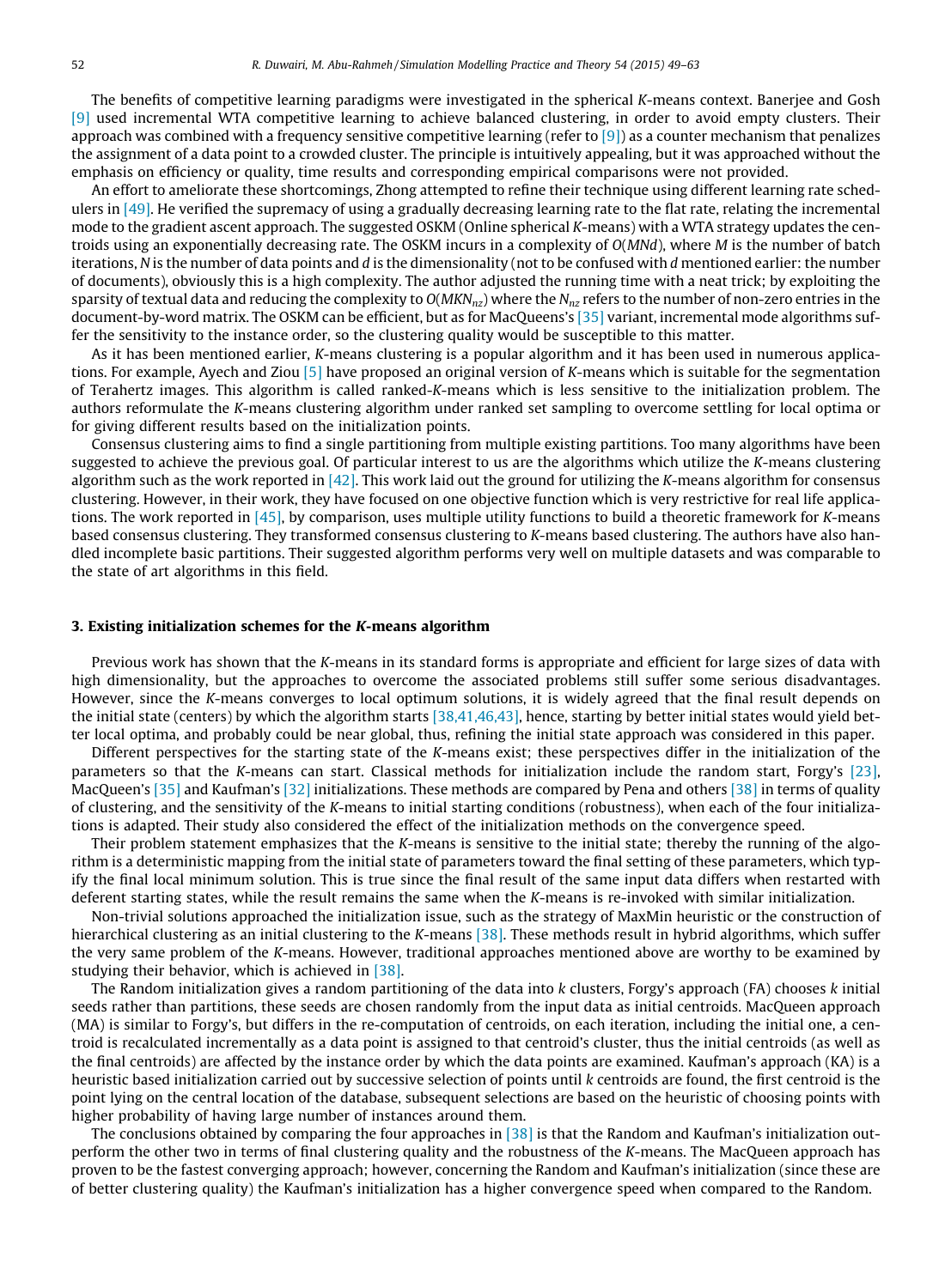Bradley and Fayyad  $[14]$  introduced a refinement method that finds initial points for the K-means; their methodology can be generalized to other iterative clustering algorithms. The clustering framework adopted considers the data to be drawn from a mixture model, and the objective is to maximize the probability of data items, such that each item is assigned a probability as follows

$$
Pr(x|M) = \sum W_i \cdot Pr(x|C_i, M), \ 1 \leq i \leq k
$$

where M is the mixture model,  $W_i$  is a weight associated with each center in  $C_i$ , and the objective now is to determine the parameters of center locations C and their weights W that maximize the given probability.

They stated that parameters can be refined iteratively via K-means or other iterative techniques, but the resulting refinement is sensitive to the initial parameters, so a refinement algorithm is suggested, which relies on sub-sampling the data set extensively and clustering each subset using the K-means independently, given that empty clusters are not allowed for consistency issues. Having *j* clustering results with *k* centroids for each, the set of  $j * k$  points are now clustered via K-means repeatedly using the *j* subsets of points as centroids each time. The reason for clustering the  $j * k$  points is to overcome the problem of noisy estimates associated with sub-sampling methods, we could choose the centers of one of the j subsets with least distortion (or highest joint probability), but noisy estimates especially in skewed distributions and high dimensional data occur frequently.

The results of this method were quite impressive, notice that the essence of the procedure is to capture the joint probability distribution by estimating the modes' locations of the data. Eventually, the centroids will be located on these modes by the K-means in few iterations (faster convergence), with higher clustering accuracy. But this method requires much information priory, for example the algorithm requires many points to refine, of course these points are relatively small to the data size, but these points are not selected trivially, rather these are computed via sub-sampling the data severely. Furthermore, the K-means is evoked several times as part of the refinement, which is supposed to be a preprocessing step to the K-means algorithm itself, thus there is no guarantee that the resulting initial points would be efficient unless the number of sub-samples drawn is sufficiently large, which increases the time complexity in an undesirable manner, in other words, their method needs initialization too. All in all, density estimation of high dimensional data remains to be a difficult task.

He and others [\[24\]](#page-13-0) presented a comparative study for different initialization methods; they categorized these methods into three major families: random based, distance optimization based and density estimation methods. Random based such as Forgy's random selection of k seeds, abbreviated as R-SEL, and MacQueens's initialization R-MEAN as in [\[24\]](#page-13-0), are described earlier. Distance optimization methods include the SCS (Simple Cluster Seeking) which starts by the first input  $x_1$  as the initial seed  $c_1$ , for the rest of the input, a point  $x_j$  becomes a seed if  $|x_j - c_k| > \rho$  for all selected seeds  $c_k$ . This method is sensitive to the value of  $\rho$  and the instance order. Another distance based method is the KZZ [\[24,31\],](#page-13-0) starts by an initial seed  $c_1$  from the input whose norm is maximum (maximal length vector), for the rest of the input, choose the input point which has the maximum distance from all seed points chosen already. The KZZ is more flexible than the SCS since it does not require the determination of a threshold  $\rho$ , but it's sensitive to the instance order, and incurs in too many distance calculations.

The third family, density estimation methods, includes the Kaufman initialization, which is also described earlier, the KR's main drawback (as for Kaufman & Rousseeuw in [\[32\]](#page-13-0)) is the high computational complexity. Another method, by Al-Daoud and Roberts [\[2\],](#page-13-0) relies on dividing the space  $R^d$  into M smaller subspaces, each of which spanned by a proportion of the data points, and the seeds are distributed evenly across these subspaces. For each subspace, initial seeds are chosen randomly, the given method is sensitive to the number of subspaces M, which has to be compatible with k somehow, or else it would affect the density estimation. To avoid this problem the authors in  $[2]$  refined the scheme by subdividing the space into disjoint sets, and the number of seeds in each set is evaluated using a polynomial equation in the order of number of dimensions, the validity of this refinement is not proven yet.

The study in [\[24\]](#page-13-0) considered the inter-cluster separation as a factor in evaluating the goodness of clustering methods along the compactness (intra-cluster similarity) of individual clusters. Captivating conclusions were drawn according to their experiments; distance optimization methods (SCS&KZZ) were superior in the sense of cluster separability, the KZZ gave higher performance than the SCS as expected. On the other hand, The Kaufman (KR) density estimation method did not seem to be more attractive than the random methods, except for a modest speedup in the convergence toward the final solution, a finding that goes with the conclusions drawn in [\[38\]](#page-13-0), the authors argued that this observation owes to the nature of the Kmeans, which solely behave toward refining the intra-cluster's connectivity, with no regard to separating distinct clusters. Finally, random methods were comparable against each other, their performance is affected by some parameters such as the number of clusters k, and the nature of data input (noisy vs. clean).

A divisive hierarchical partitioning based approach for initializing the K-means was performed by Su and Dy in  $[41]$ . Actually their work relies on a smart choice for splitting the clusters, an approach that bears a resemblance to the PCA (Principal Component Analysis). The PCA constructs a covariance matrix; this matrix characterizes the unseen relationships between pairs of dimensions regarding the input data, therefore the eigenvector that corresponds to the highest eigenvalue is considered to be the direction that contributes the most to the SSE (distortion), and it is a good candidate to project a cluster for splitting.

The PCA-Part (Principal Component Analysis Partitioning) algorithm suggested in [\[41\]](#page-13-0) starts with a single cluster of all data, the direction that will be chosen for projection is evaluated in a simpler manner than for the PCA (which evaluates the eigenvectors), the technique examines a basis for the space  $R^d$ , wherein the input data exist, the vectors of the basis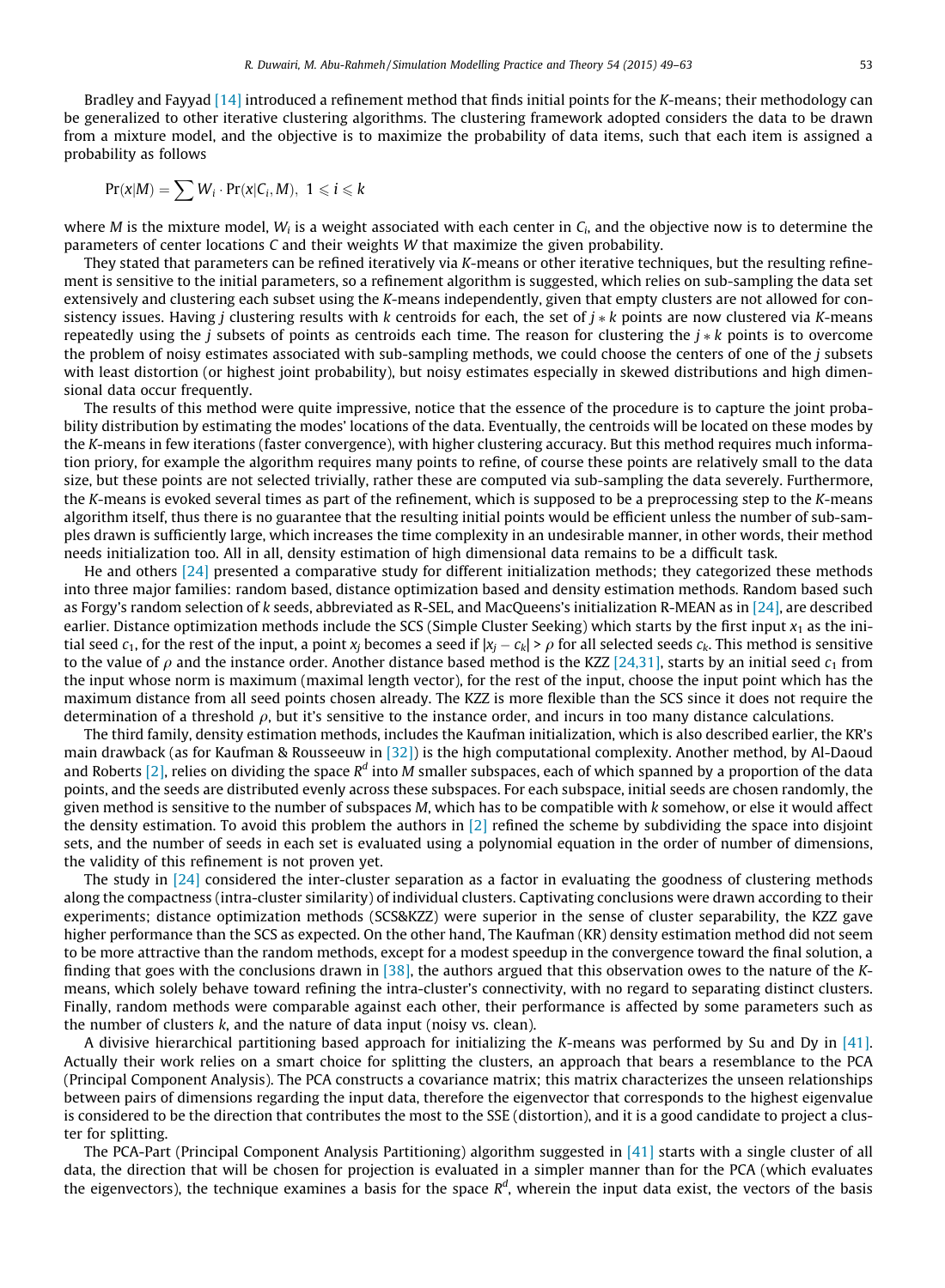<span id="page-5-0"></span>are orthonormal, meaning that they are orthogonal to each other and normalized by their lengths, so they form the orthogonal matrix. The most straightforward basis is simply the standard basis of the identity I. Now each vector  $e$  in I will be examined to choose the projection direction: the vector that maximizes the value  $a=\sum_{x_i\in c}(y_{ip}e_p-\alpha_pe_p)^2$ ,  $y_{ip}$  is the projection of a data point  $y_i$  on the vector  $e_p$  in the basis, where  $\alpha_p$  is the projection of the mean  $\mu$  of the cluster C at hand. Now the point  $x_i$ whose projection is  $y_i$  will be assigned to the new cluster  $C_1 \subset C$  if  $y_i \leq \alpha_p$ , otherwise assign  $x_i$  to  $c_2$ . The two new clusters  $C_1$ and  $C_2$  with their new means  $u_1$  and  $u_2$  are supposed to have aggregate  $SSE_{new} = SSE (C_1) + SSE (C_2) < SSE (C)$ . The process continues on partitioning clusters down the hierarchy, choosing the cluster with largest SSE at each stage to split, until k clusters are obtained. These  $k$  clusters in turn form the initial partitioning for the  $K$ -means.

The results of the given technique in  $[41]$  are desirable in terms of quality and speed of convergence, but the time complexity of the PCA-Part when combined with the K-means is relatively high, the authors claim that it takes less time than restarting the K-means 10 times. Moreover, choosing the direction of splitting considers only one dimension, computationally such evaluation is efficient, but does not promise to result in the real first principal direction (eigenvector of the largest eigenvalue), as depicted by their study. The examinations for finding the projection direction are simple that it's restricted to one dimensional subspaces of projection, the probability holds for having subspaces of 2-D or more that may contribute to the SSE significantly, since the examination is distance based not covariance matrix based. However, new research directions are established, and since the technique is deterministic, the study of its behavior is possible, and enhancements are prospective.

An intuitive method for initialization also presented recently by Yuan and others in [\[47\]](#page-14-0), they improved the K-means by finding a near optimal estimation of centroids locations, which in turn treated as the initial points for the K-means. Their method exhaustively computes the distances between all pairs of data points, to construct compact sets in terms of distances among them. The algorithm starts by a pair wise comparison of distances between all data points in the input, and the pair of closest points to each other (that correspond to the smallest distance in the input set) are joined in a set  $A_1$ , the remaining points are inspected, and the point that has a minimal distance from any point in  $A_1$  will be added, and so on. The set  $A_1$ grows incrementally until the number of points incorporated in  $A_1$  exceeds a given threshold, which is proportional to the total number of points n and the number of clusters k, similarly, k sets are formed in the same manner, the partitioning of points ( $k$  sets) is the initial clustering whose computed centroids become the initial points for the  $K$ -means.

This method uses the Euclidean distances as the proximity measure, and each set  $A_k$  has a number of points limited by  $\alpha * n/k$ , where  $0 < \alpha \leq 1$ , n is the input size and k is the number of clusters. The algorithm gave better clustering quality than the randomly initialized version of the K-means, but the algorithm requires some modifications due to the vagueness of some issues, for example the algorithm is sensitive to the value of  $\alpha$ , the authors claim that 0.75 is a setting with satisfactory efficiency, but the value is experimentally obtained according to the data sets under experimentation, whereas such factors have to be artificially set as being data specific, to scale the scheme for different data topologies. Obviously, the algorithm incurs in a high computational complexity due to the extensive distance calculations, which seem to follow a Brute-force discipline, the required distance computations can be found in a static proximity matrix constructed once, but the creation of such matrix is prohibitive.

# 4. The proposed initialization methodology and objective function

This section provides the details of the proposed initialization technique for the spherical K-means and the new proposed objective function which measures documents' dispersion from the clusters' centroids (i.e. it measures cluster compactness).

### 4.1. The initialization process

Through this work, we suggest a novel approach to initialize the spherical K-means algorithm. Initialization approaches presented so far attempt to capture the density of data, or to optimize the distance criteria between initial points. These approaches encountered problems such as the need for initialization themselves, or the infiltration of the standard K-means' shield against the curse of dimensionality. Obviously; these issues are not useful for documents' domain, which engages very high dimensionality. Besides, these approaches follow Euclidean distance disciplines that are not suitable for directional data.

In our suggested technique, we define some criteria for defining the most significant term or dimension to be the basis for distributing the initial points. The process starts by defining two hypothetical vectors: the minimum vector  $h\nu_1$  and the maximum vector  $hv_2$ ; the  $hv_1$  vector contains minimum weights of all terms across documents, and the  $hv_2$  vector contains maximum weights. These vectors are supposed to act like boundaries surrounding the input vectors. Notice that the spectrum of vectors in the document's domain occur solely in the positive portion of the space  $R^w$  (words cannot have negative occurrence). Formally,  $hv_1 = (hv_{11}, \ldots, hv_{w1})$  and  $hv_2 = (hv_{12}, \ldots, hv_{w2})$  such that

 $h v_{i1} = \min(x_{ii}), \; 1 \leq i \leq d$ 

 $hv_{i2} = max(x_{ii}), \ 1 \leq i \leq d$ 

where *j* corresponds to the *j*-th term in the  $h\nu_1$  or  $h\nu_2$  vectors.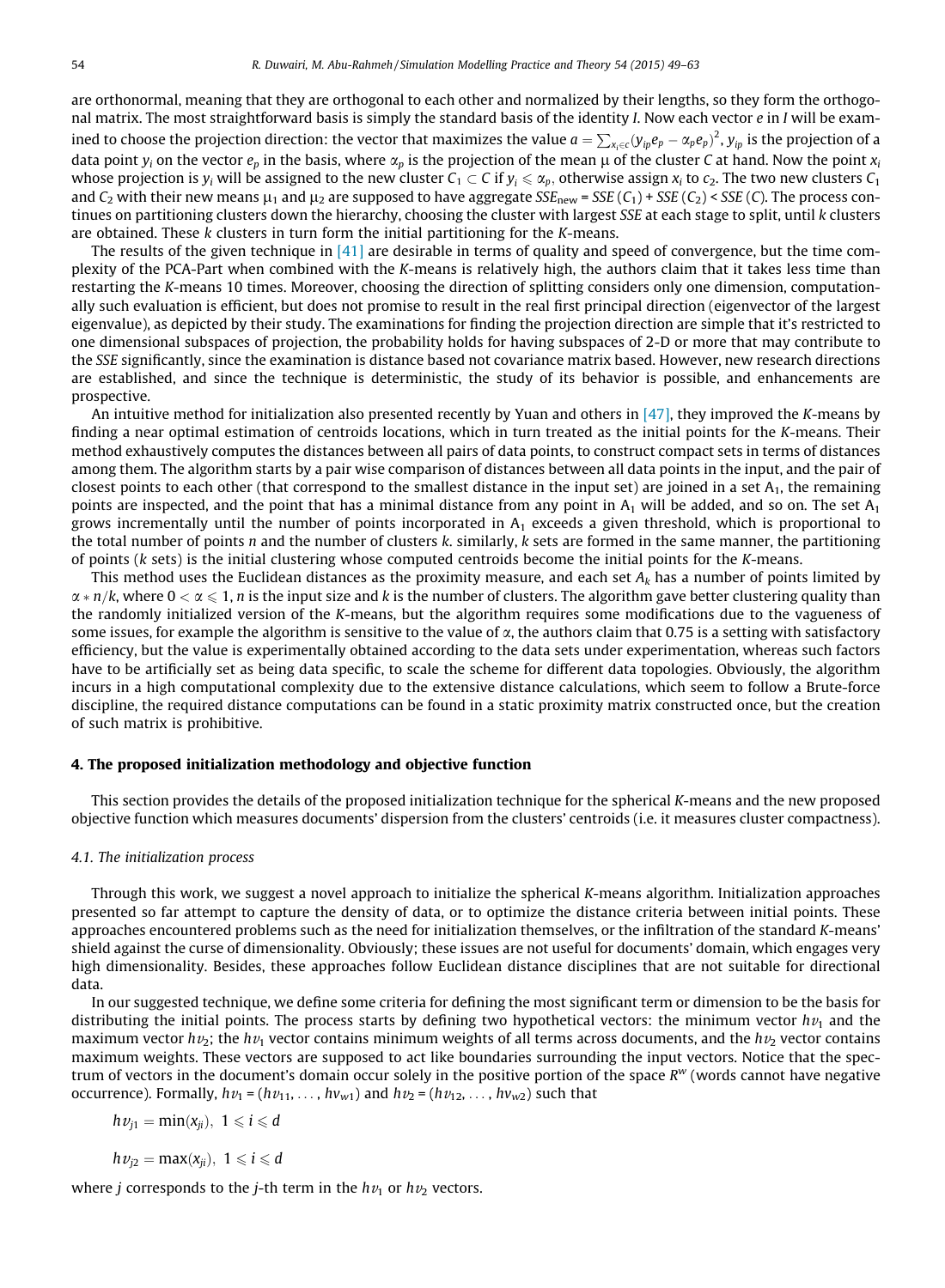The weights of the hypothetical vectors play the major role in specifying the initial vectors' weights. Each term is handled as an independent scale, then partitioned equally into  $(k + 1)$  intervals. The frontiers of these intervals will comprise the weights of the k vectors for the given term. The evaluation of these intervals is illustrated in the following.

The first mean  $m_1$  consists of the weights

$$
m_1 = \begin{bmatrix} h v_{11} + \frac{(h v_{12} - h v_{11})}{k+1} \\ \cdot \\ \cdot \\ \cdot \\ h v_{w1} + \frac{(h v_{w2} - h v_{w1})}{k+1} \end{bmatrix}
$$

Whereas the second mean  $m<sub>2</sub>$  will consist of the weights

 $m_2 =$  $\int h\nu_{11} + 2 * \frac{(h\nu_{12}-h\nu_{11})}{k+1}$ . . .  $h v_{w1} + 2 * \frac{(h v_{w2} - h v_{w1})}{k+1}$  $\begin{array}{c|c|c|c|c} \hline \multicolumn{1}{c|}{\textbf{1}} & \multicolumn{1}{c|}{\textbf{2}} \\ \hline \multicolumn{1}{c|}{\textbf{3}} & \multicolumn{1}{c|}{\textbf{4}} \\ \hline \multicolumn{1}{c|}{\textbf{5}} & \multicolumn{1}{c|}{\textbf{6}} \\ \hline \multicolumn{1}{c|}{\textbf{6}} & \multicolumn{1}{c|}{\textbf{7}} \\ \hline \multicolumn{1}{c|}{\textbf{7}} & \multicolumn{1}{c|}{\textbf{8}} \\ \hline \multicolumn{1}{c|}{\textbf{8}} &$  $\overline{1}$ **1** 

And the k-the mean  $m_k$ 's weights are

$$
m_{k} = \begin{bmatrix} h v_{11} + k * \frac{(h v_{12} - h v_{11})}{k+1} \\ \cdot \\ \cdot \\ \cdot \\ h v_{w1} + k * \frac{(h v_{w2} - h v_{w1})}{k+1} \end{bmatrix}
$$

The initial means are obtained using the terms with no regard of any interrelation evaluation between them, so we do not expect them to be located on the unit sphere. The set of initial means have to be normalized:

$$
c_j = \frac{m_j}{|m_j|} \quad \text{where } 1 \leq j \leq k,
$$

These initial points are to be the starting parameters, along the input value for  $k$ , for the spherical  $K$ -means. Now the new algorithm is depicted in [Fig. 1](#page-7-0).

According to this technique, the initial points are distributed in correspondence to the weights present in the input vectors. This algorithm follows a deterministic perturbing discipline, which is akin to the BS (Binary Splitting) algorithm of [\[34\]](#page-13-0). The BS finds the first seed as the mean of the input, and randomly perturbs each seed twice, then the iterations cease when  $k$ seeds are found. On the contrary, our algorithm is systematically deterministic, and the perturbation is performed in a single step. Our chief objective is to propose an initialization technique without the need of being initialized itself, but with the emphasis on retaining the algorithm's efficiency and its immunity against the curse of dimensionality, which is crucial in documents clustering context.

# 4.2. Cluster compactness

As mentioned earlier, the quality metric for the clusters cannot follow the distance based objective functions, due to the relevance issues in document's domain. An objective function that maintains the integrity of such analysis is the intra similarity of clusters, where clusters are expected to contain relevant documents, thus the quality of a cluster:

$$
f(\pi_j) = \sum_{x_i \in \pi_j} x_i^T c_j
$$

where  $c_i$  is the centroid of the cluster, evaluated by normalizing the sum of vectors  $S_i$ :

$$
S_j = \sum_{x_i \in \pi_j} x_i
$$

$$
c_j = \frac{S_j}{|S_j|}
$$

Notice that since all vectors  $x_i \in X$  and centers  $c_i$ ,  $1 \leq i \leq k$  are normalized, the  $f(\pi_i)$  is exactly the sum of cosine similarities in the given cluster. Now the objective function that is subject to maximization is:

$$
f\{\pi_j\}_{j=1}^k = \sum_{j=1}^k f(\pi_j) = \sum_{j=1}^k \sum_{x_i \in \pi_j} x_i^T c_j
$$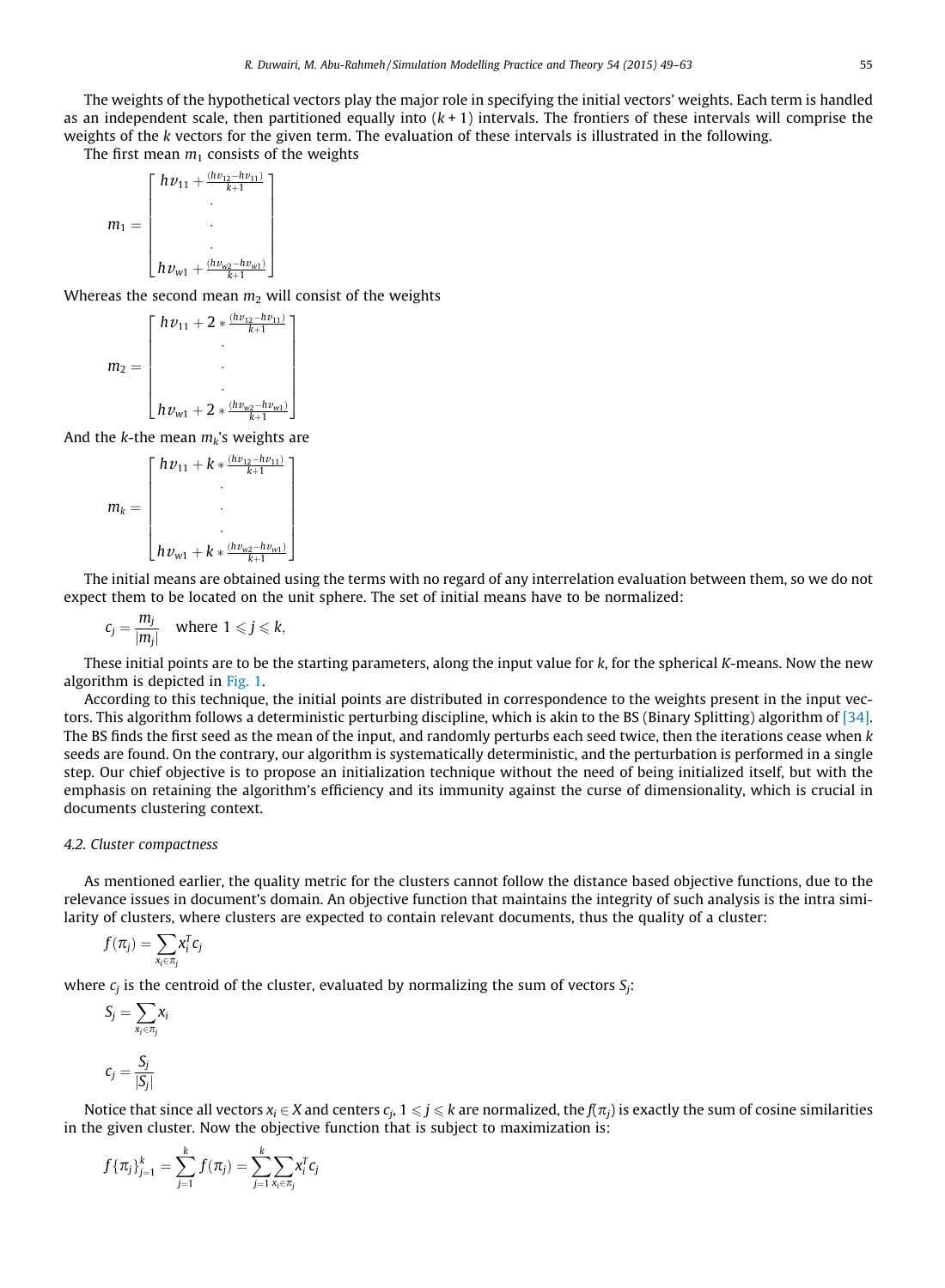<span id="page-7-0"></span>**Input :**  
\n
$$
X = \{x_1, ..., x_d\}
$$
  
\n $k$   
\n**Output:**  
\n $\{\pi_i^k\}_{j=1}$ , where  $\bigcup_{j=1}^k \pi = X$ ,  $\pi_j \subset X$  *||partitioning of X*  
\n**Algorithm:**  
\nCreate vectors for means  $M = \{m_1, ..., m_k\}$  in R<sup>*w*</sup> where  
\n $m_{ij} = hv_{i1} + j * \frac{(hv_{i2} - hv_{i1})}{k+1} \quad 1 \le j \ge k$   
\nFind  $C^{(0)} = \{c_1, ..., c_k\}$  by applying cosine normalization to the  
\nmeans  $M = \{m_1, ..., m_k\}$   
\n $c_j = \frac{m_j}{|m_j|}$   
\n $t=0$   
\nrepeat  
\n{  
\n $t = t+1$   
\nAssign each vector  $x_i \in X$  to the nearest mean  $c_j$ ,  $1 \le j \le k$ :  
\n $j = \arg \max_{i} (x_i^T c_i)$ ,  $c_i \in C^{(t)}$ ,  $1 \le i \le d$   
\n $x_i \in \pi_j$   
\nCalculate the new means  $C^{(0)}$  for each cluster:  
\n $S_j = \sum_{x_i \in \pi_j} x_i$ ,  $1 \le j \le k$   
\n $c_j = \frac{S_j}{|S_j|}$   
\n $\text{until } C^{(t+1)} = C^{(0)}$  *||clusters are stable*

Fig. 1. The initialized spherical K-means.

In addition to the above widely used objective function, we propose a new assessment metric that measures the variance of the documents about the corresponding centroids in the directional sense. As the cosine similarity for each document and its centroid is already calculated, we utilize these values, since the cosine represents the directional relevance in the space, which is not served by the Euclidean distance measures.

Using the cosine values, we induce a reasonable measure as follows: for each document, it can form a 2-D subspace along with the centroid, on the surface of this subspace; we create an imaginary unit circle about the origin as shown in [Fig. 2.](#page-8-0)

Now the projection of a vector on the corresponding centroid results in a new vector on the line of the centroid. It can be verified that the length of the projected vector is affected directly by the angle in-between, such that the smaller the angle between the vector and the centroid, the larger the length of the projected vector becomes. In [Fig. 2,](#page-8-0) the projected vector is evaluated directly as

$$
x'_1 = c_j^T x_1 c_j
$$

 $\mathsf{x}_2'$  is evaluated similarly. When a vector is projected onto the centroid, the process involves calculating a scalar multiplier that multiplies the centroid to obtain the new vector. However, we are now interested in the length of the new vector  $|x'_{1}|$ which is less than 1, according to the triangle  $Ox_1x_1'$ , it can be indicated by the following trigonometric identity

$$
|x'_1| = \cos \theta \cdot |x_1| \Rightarrow |x'_1| = \cos \theta
$$

This relation applies to any normalized vector when projected on the corresponding normalized centroid, and the length of this projection is exactly the cosine similarity calculated earlier. As vectors of the cluster are projected, resulting in a set of points on the centroid's line, these points have to be closer to the point  $c_i$  in the space as the original vectors are directionally closer to the centroid, thus the directional variance can be represented as the dispersion of the projected vectors' lengths about  $|c_i|$ .

Having this intuition in mind, we carry out the general formulation: we define a discrete random variable Y that assumes any vector  $x_i \in X$ , and the function  $g(Y) = \cos_i \theta - 1$ , where

$$
\cos_i \theta = \arg \max_l (x_i^T c_l), \ 1 \leq i \leq d, \ 1 \leq l \leq k, \ x_i \in X
$$

Since the random variables defined above are of the discrete type, then the moment generating function

$$
G(t) = E(e^{t \cdot g(Y)}) = E(e^{t(\cos_i \theta - 1)})
$$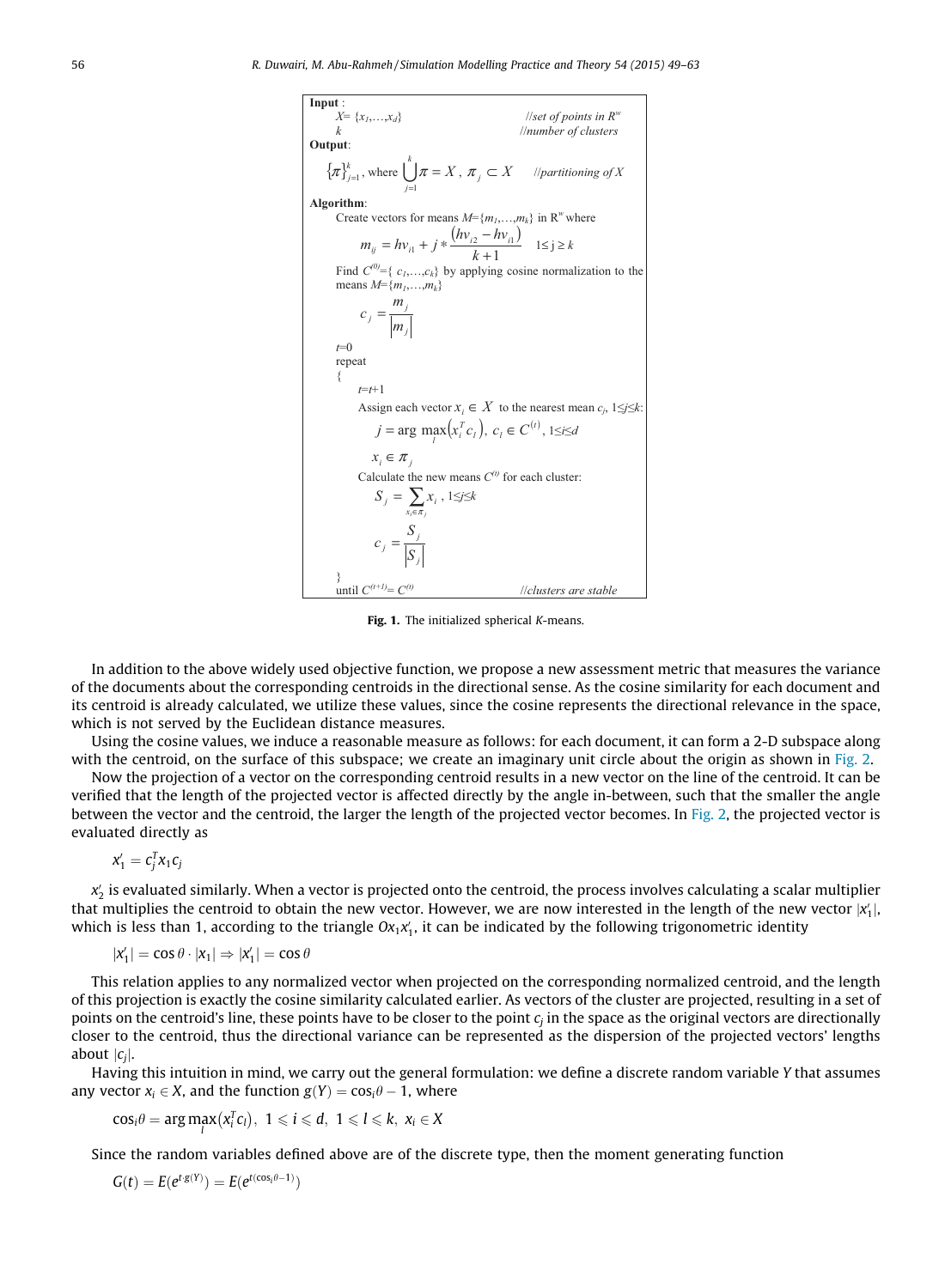<span id="page-8-0"></span>

Fig. 2. The projection of a vector on the centroid.

can be redefined as the following expectation

$$
G(t) = \sum_{i=1}^d e^{t(\cos_i \theta - 1)} f(x_i)
$$

If this expectation was differentiated  $m$  times, then

$$
G^{m}(t) = \frac{d^{m}G}{dt^{m}} = \sum_{i=1}^{d} (cos_{i}\theta - 1)^{m}e^{t(cos_{i}\theta - 1)}f(x_{i})
$$

For the time being, we refer to the directional variance as the second moment about  $|c_i| = 1$ ,  $1 \le i \le k$  for the random variable  $g(Y)$ , which can be generated by the setting of  $m = 2$  and  $t = 0$ 

$$
G^2(0)=\frac{d^2G}{dt^2}(t=0)=\sum_{i=1}^d(cos_i\theta-1)^2f(x_i)
$$

As Y is a discrete random variable that has an outcome space of d equally likely cases, then the underlying distribution function is uniform, which implies that  $f(x) = 1/d$  for all  $x_i \in X$  for which Y can assume a value with positive probability. However, due to the degrees of freedom  $d-1$  that the calculation of the variance possesses, the final formula becomes

$$
var = \frac{1}{d-1} \sum_{i=1}^{d} (cos_i \theta - 1)^2
$$

where  $d$  is the number of documents, cos $_i\theta =$  arg max $_l$ (x $_l^T$ c $_l$ ),  $1\leqslant i\leqslant d,~1\leqslant l\leqslant k$ , and the term 1 represents the length of the centroids  $|c_l|$ .

This formula is the second moment of the random variable g(Y) about the  $|c_l|=1$ , notice that the second moment is evaluated about the directional center of gravity, so it can be regarded as the second central moment, which is the directional variance. Finally, it is noteworthy that the proposed directional variance is a minimization function, but by generating the first central moment (setting  $m = 1$  and  $t = 0$ ), then we will acquire a maximization function, because  $G'(0) \leq 0$  for all  $x_i \in X$ . Expressly; regardless of the choices made for  $m$  and  $t$ , the resulting moment is optimized by approaching 0.

# 5. Experimentation and result analysis

The proposed algorithm was implemented using the C#.NET environment; all experiments were carried out on a Pentium 2.4 GHz sequential platform, with 1 GB of main memory.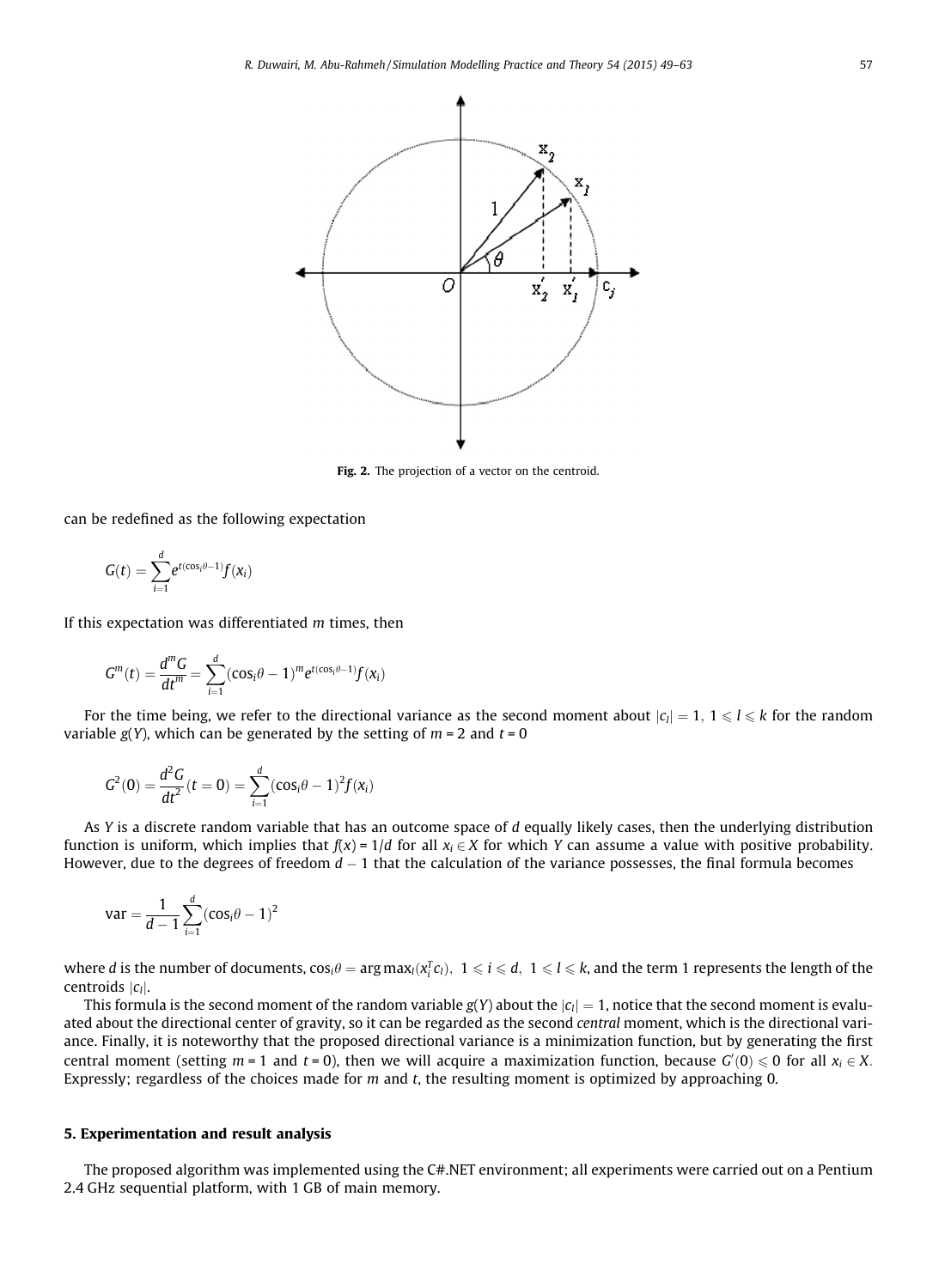# 5.1. Datasets

Through the course of clustering analysis development, it is agreed that there is no specific clustering algorithm for which it can be claimed that it is the optimal algorithm across all application domains, and the performance of an algorithm is data dependent [\[10\].](#page-13-0) In order to avoid the effect of this dependency on the reliability of the experiments, they were conducted on two different datasets.

The first dataset is a collection of 21,826 documents acquired from different resources such as LISA (Library and Information Science Abstracts) group, abstracts from medical and other journals [\[52\],](#page-14-0) the given dataset occupies 12.9 Mbytes of disk space. The second dataset, the 20 newsgroup [\[53\],](#page-14-0) consists of approximately 20,000 documents from different Usenet newsgroups, occupying 43.9 Mbytes of disk size.

#### 5.2. Preprocessing and dataset representation

A preprocessing step for document clustering is to create a space of features that comprises a reference from which document vectors are drawn. Each feature denotes a term that occurs in the document collection, these terms are selected as words with unique content bearing potential [\[17\]](#page-13-0), such that having certain capability of discrimination between documents. Each term will be assigned an identifier, and a document becomes a weighted vector of these terms, each weight measures some characteristics of the corresponding term, as the occurrence frequency along a global measure of the term's discrimination power across the collection  $[6]$ . Several feature selection and weighting schemes exist; the adopted data preparation schemes in this work are as follows:

- 1. Lexical Analysis: consists of extracting terms with great deal of importance, and omitting terms for which measurements cause noisiness to the data. This will be carried out in two steps:
	- (a) Stopwords removal: A predefined set of words are removed from the documents since they have low discrimination power such that they are likely to be frequent across all the documents in the corpus.
	- (b) Stemming: Words with identical morphological roots are considered isomorphic, thus these are represented as one word; their stem. A number of stemming techniques are presented through the literature, a well known algorithm; the Porter algorithm is adopted from the work of [\[29\]](#page-13-0).
- 2. Representing documents as vectors: at this stage, w terms are selected; each term is assigned an identifier between 1...w. Documents are represented as  $X = \{x_1 \ldots x_d\}$  where X is the word-by-document matrix, whose rows are the terms and the columns are the document vectors,  $x_i$  is a vector in  $R^w$  corresponding to the *i*-th document, and *d* is the number of documents. For each vector  $x_i$ , the *j*-th component, related to the *j*-th term, is a numeric weight obtained by the product:

$$
x_{ji} = tf_{ji} * IDF_j
$$

where  $tf_{ij}$  is the number of occurrences of the *j*-th term in the *i*-th document, and *IDF<sub>i</sub>* is a global measure of the *j*-th term's importance across all documents, defined by  $IDF_i = log(d/d_i)$ ;  $d_i$  is the number of documents containing the *j*-th term. The described notions and general framework are almost similar to the ones adopted in [\[6,17\].](#page-13-0)

3. Normalization of vectors: after defining the space (terms) and representing the documents as vectors in the space, these vectors are normalized by their length, such that:

$$
\forall x_i \in X: x_i \leftarrow \frac{x_i}{|x_i|} \quad \text{where } |x_i| = (x_i^T x_i)^{\frac{1}{2}} = \left(\sum_{j=1}^w (t f_{ji} I D F_j)^2\right)^{\frac{1}{2}}
$$

Now each document has unit length:

$$
|x_i|=1 \text{ or } x_i^T x_i=1, \quad 1\leqslant i\leqslant d
$$

Normalizing document vectors to be of unit length implies that documents lie on the surface of the unit sphere around the origin, thus the application of the K-means to normalized document vectors is known as the spherical K-means.

# 5.3. Experiments

Through the experiments, the proposed method is compared against the randomly initialized variant of the spherical Kmeans, which has been used as a rule of thumb for starting the algorithm. Generic initialization methods presented in the context of the K-means disregard directional considerations. Our attempt is to validate initializing the spherical K-means by proving its superiority over the randomly initialized version.

The initialized K-means versus the randomly-initialized version are compared by different assessment metrics; namely, the objective function, the proposed directional variance of the vectors, which is a disguise for clusters' compactness, and the time of execution. Time measurements are taken solely for the clustering part of the algorithms, whereas the time required for documents preprocessing: establishing the vector space and building inverted files, is not taken into account, since the two algorithms are applied to the same set of vectors, thus preprocessing time does not affect time judgments. Finally, no prior assumptions are made about the necessary number of clusters, which is specified by the user.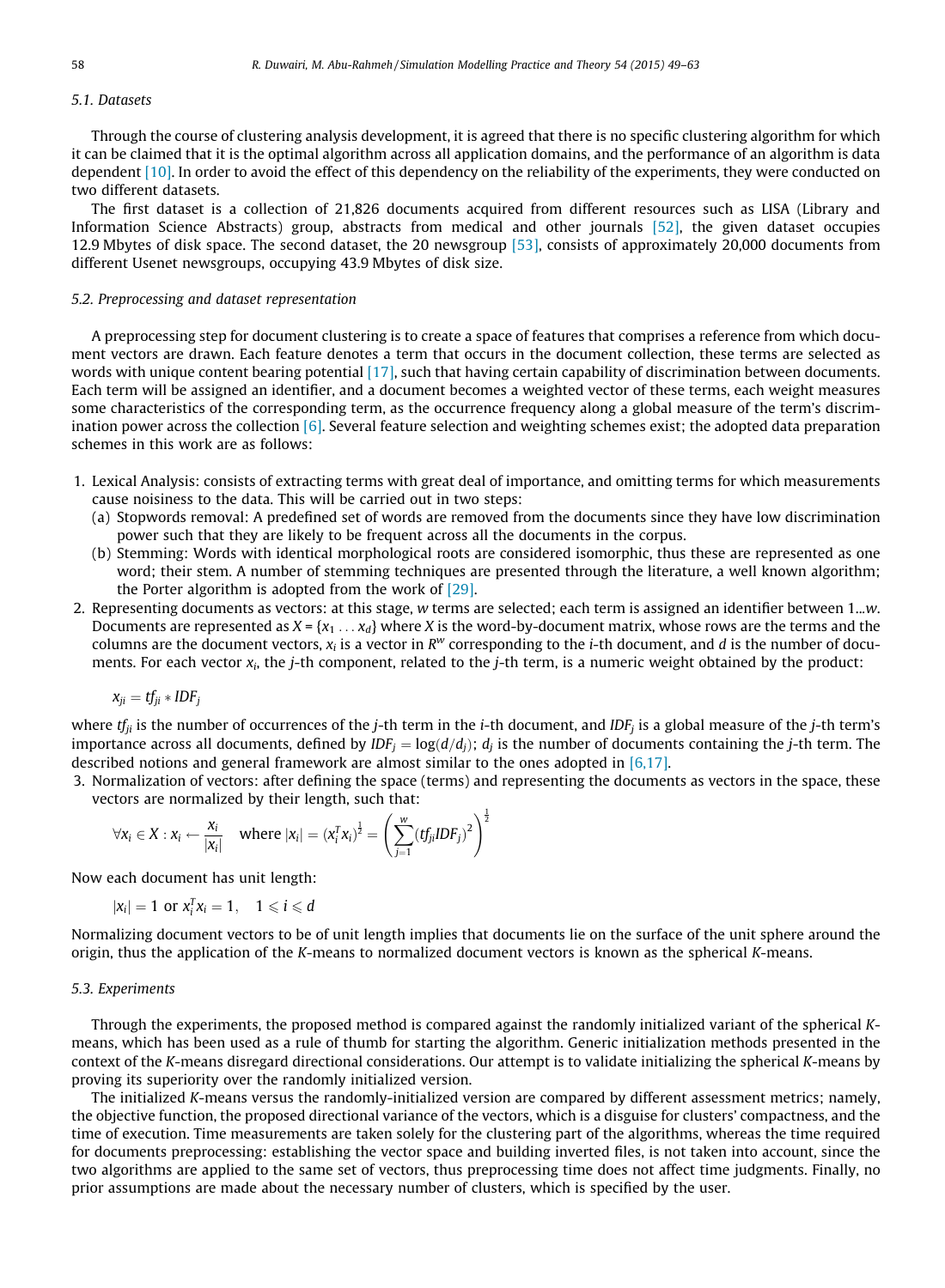## 5.3.1. Objective function comparisons

The objective function is a maximization function that measures the similarity of documents in clusters, where higher objective function values indicate higher relevance between the documents in each cluster.

Fig. 3 compares the obtained values of the objective function for the two algorithms applied to the first dataset acquired from [\[52\].](#page-14-0) As the figure shows; the initialized algorithm demonstrates its superiority over the random algorithm. As the number of clusters  $(k)$  increases, the objective function values increase accordingly, which is natural since additional centroids imply increased cosine similarities.

Fig. 4 elaborates the difference in objective function values again for the two algorithms applied upon the 20 newsgroups dataset. The figure shows the superiority of the proposed algorithm in terms of quality. It is also notable the ongoing increase of the objective function values as the number of clusters k increases. However, the optimal number of clusters is subjective since the abstract conceptualization of a clustering quality in such numerical values may increase up to d (total number of documents), where each document matches its own centroid with a cosine similarity equals 1.

# 5.3.2. Compactness comparisons

The directional variance is a minimization function (when  $m = 2$  and  $t = 0$ ), it measures the dispersion of the directions of the vectors about their corresponding centroids, simulating clusters' compactness.

[Fig. 5](#page-11-0) shows compactness evaluation of the resulting clusters for the first dataset. The initialized algorithm yielded clusters of smaller directional variance, which is desirable as this indicates more compact clusters. The values of the directional variance behave inversely to the number of clusters, as the latter increases, the directional variance decreases correspondingly, where the additional centroids would reduce the directional dispersion in the space.

The investigation of clusters' compactness for the 20 newsgroups dataset is depicted in [Fig. 6,](#page-11-0) the proposed algorithm has achieved improved clustering in terms of this criterion. Similarly, the directional variance decreases as the number of clusters k increases. As mentioned before, the directional variance is a minimization function, but yet, this is subjective to the choices of m and t, for example; the directional first central moment ( $m = 1$  and  $t = 0$ ) would be a maximization function. For brevity, different adjustments of the moment generating function  $G<sup>m</sup>(t)$  are optimized by reaching 0, which cannot be reached unless we have the d documents matching their d centroids, in other words; as the objective function reaches d.

# 5.3.3. Time comparisons

The following figures demonstrate and compare the execution times required by the initialized and the random versions of the spherical K-means. Preprocessing documents was not accounted for in time evaluation, since the two algorithms will operate on the same data. The two algorithms were applied for different number of clusters  $(k)$  for the two datasets described above.



Fig. 3. Objective function values for dataset1.



Fig. 4. Objective function values for 20 newsgroups dataset.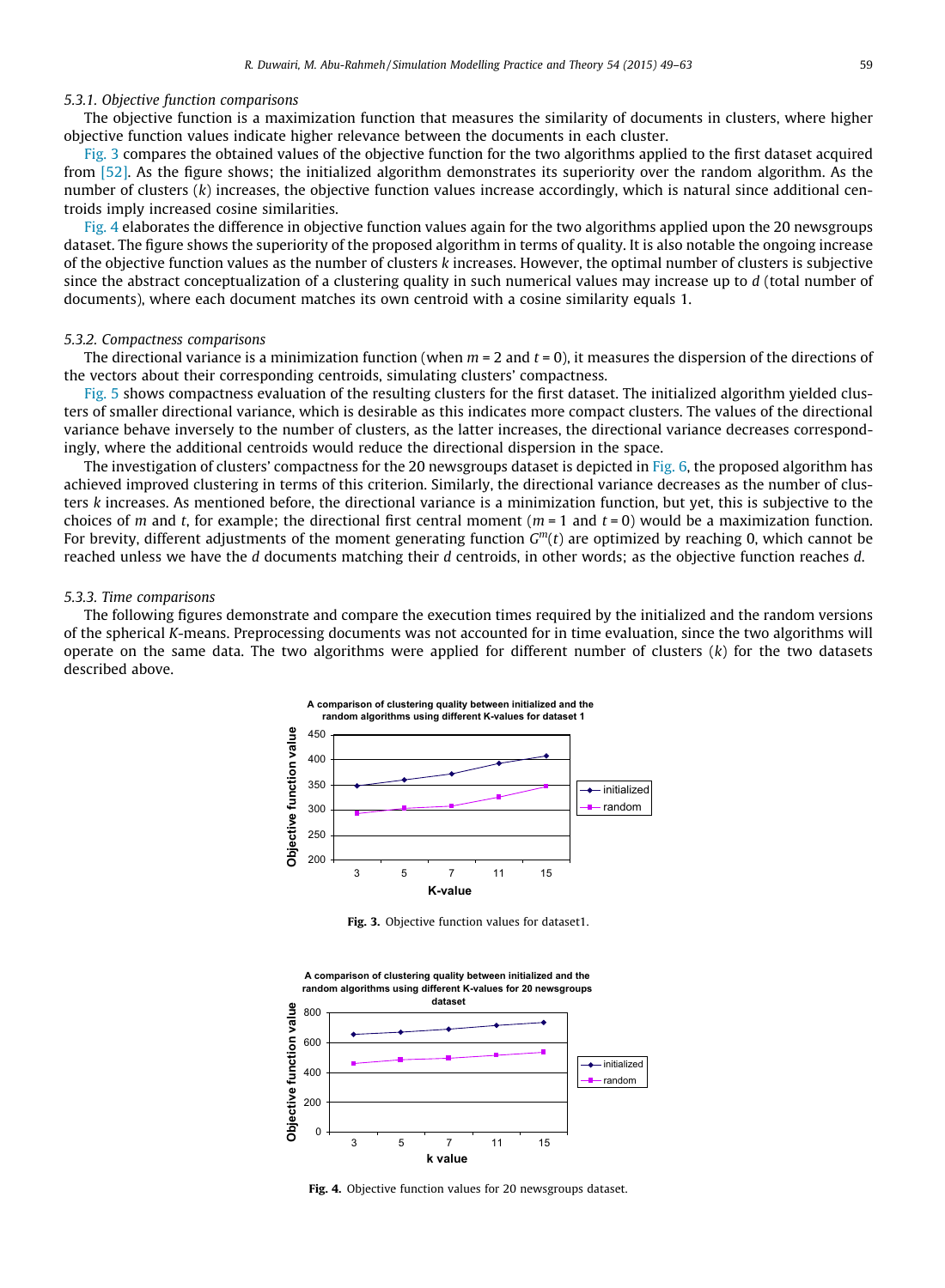<span id="page-11-0"></span>

Fig. 5. Directional variance values for dataset1.

**comparison of clusters compactness for 20 news** 

**groups dataset data dispersion about the**  data dispersion about the 0.9 0.8 0.7 centroids **centroids** 0.6 0.5 **R** random  $0.4$ **n** initialized  $0.3$  $0.2$ 0.1 0 3 5 7 11 15 **k value**

Fig. 6. Directional variance values for 20 newsgroups dataset.



**A comparison of execution time between the randomized and the initialized algorithms for dataset1**

Fig. 7. Execution times for dataset1 (in seconds).

Execution times in Fig. 7 are evaluated for the initialized and the randomly initialized algorithms applied on dataset1 with different values for number of clusters k. The figure shows that the initialized version outperforms the random algorithm for smaller number of clusters, despite the additional calculations of the initial centroids, but this can only be justified by the faster convergence, since the initial centroids are chosen artificially. However, as the number of clusters increase, the difference in execution time becomes less, specifically, at  $k = 15$ , the performance of the initialized algorithm degraded against the randomly initialized algorithm, a potential explanation for this behavior is that increased computations for additional clusters' seeds seem to start outweighing the convergence criteria in time evaluation.

[Fig. 8](#page-12-0) demonstrates the execution time comparisons of the two algorithms as they are applied on the 20 newsgroups dataset. Similar to Fig. 7, the initialized algorithm has shown the same behavior, where it gained better execution times for small number of clusters due to faster convergence, but at the values  $k = 11$  and  $k = 15$ , the speed of convergence became less significant compared to the growing size of computations, and the random algorithm started to outperform the proposed algorithm.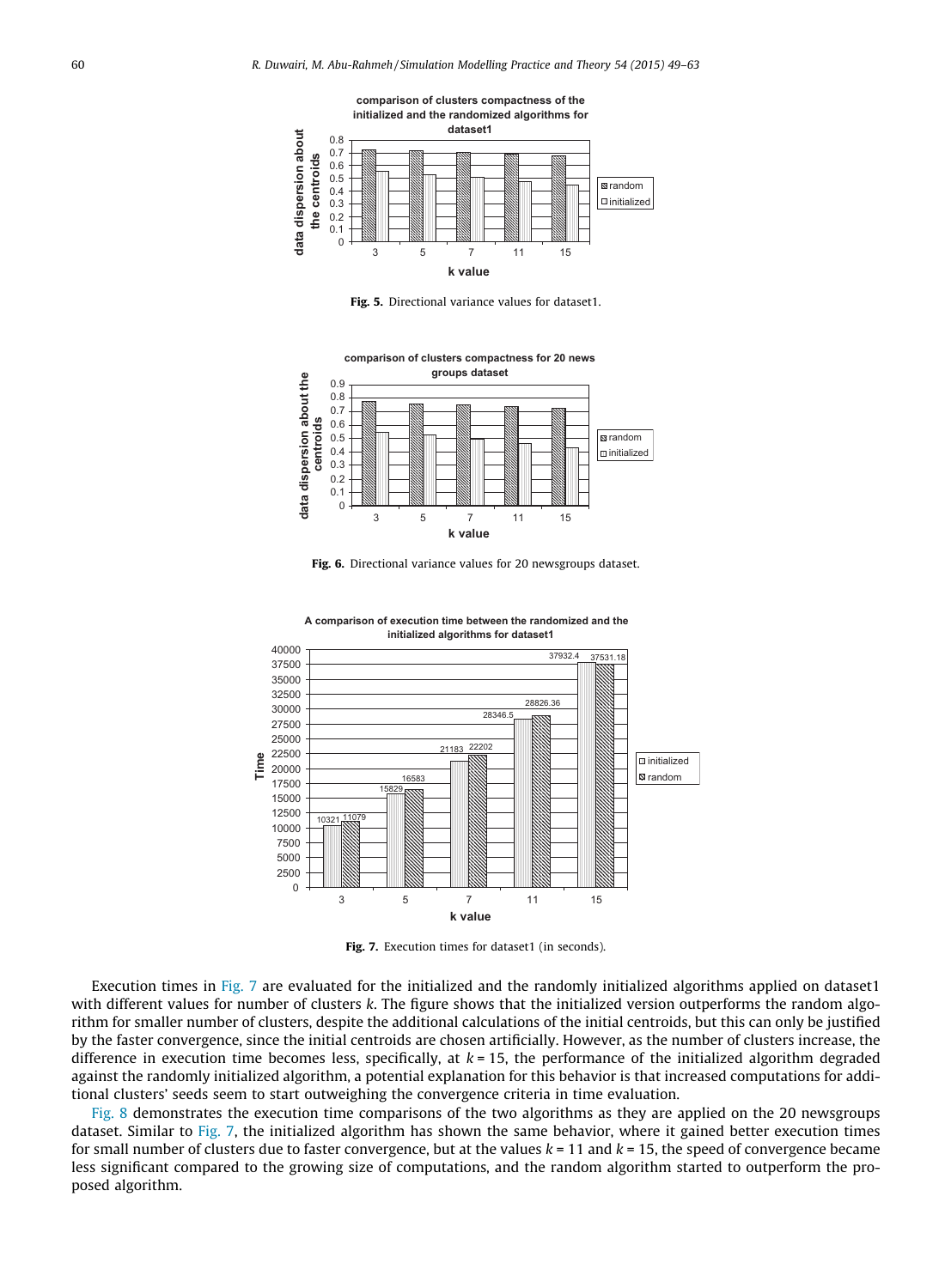<span id="page-12-0"></span>

Fig. 8. Execution times for 20 newsgroups dataset (in seconds).

# 5.4. Final remarks

As it was noticed from the above experiments, the proposed K-means algorithm (referred to as initialized K-means) clearly outperforms the randomly initialized K-means when the objective function and cluster compactness were considered. As for when time of convergence is considered, the initialized K means outperforms the randomly-initialized K means when the number of clusters is small. However, when the number of clusters increases the random K-means starts to converge faster than the initialized K-means. The value of K at which the initialized K-means changes its behavior is dataset dependent. It was 15 for dataset1 and 11 for the 20 Newsgroups dataset.

## 6. Conclusions

In this paper, we proposed a novel approach for initializing the spherical K-means algorithm, and introduced a new assessment metric for clusters' compactness, which measures the directional dispersion of vectors about their corresponding centroids. The spherical K-means is a variant of the K-means whose input is a set of unit vectors that lie on the surface of the unit hypersphere about the origin, and uses the cosine similarity as its proximity measure. The data to be clustered is regarded as directional data, such that the magnitude of a vector in the space is insignificant, whereas the direction of the line (1-D subspace) spanned by that vector is the key factor in deciding the shapes of clusters. As the problem of clustering is dominated by such directional considerations, the cosine similarity proved to be superior to other measures in revealing the relations among the data, as shown by the study in [\[40\].](#page-13-0) In the generative models of cluster analysis, directional data are assumed to be generated from a set of vMF (von Mises-Fisher) distributions [\[8\],](#page-13-0) in analogy to the Gaussian mixtures (normally distributed groups) of the Euclidean types of data with location related considerations.

Initialization of the K-means algorithm is regarded as a sufficient approach to remedy the problem of local optimality [\[24,31,38,41\].](#page-13-0) The various initialization schemes presented through the literature were inappropriate for document clustering, either in the directional sense, or their vulnerability to high dimensionality due to the extensive operations involved; such as repetitive subsampling or prohibitive pair wise comparisons of data instances, moreover, many of these methods require initialization themselves.

For the best of our knowledge, the issue of estimating initial means for the spherical K-means was not inspected, thus our attempt is to suggest a novel approach for initializing the spherical K-means, in order to achieve higher quality clustering according to the assessment metrics mentioned in section [4.](#page-5-0) The proposed algorithm follows a perturbation discipline, where the input space is subdivided into equivalent intervals, based on the weights present in the vectors, and the boundaries of these intervals comprise the set of initial means. This subdivision follows Anderburg's observation that good initial means are distributed as evenly as possible. We focused on simplicity to retain the algorithm's efficiency, by avoiding severe computations associated with pair wise comparisons of data instances, additionally the initialization is carried out in a deterministic manner, and does not require initialization for itself.

Clustering algorithms are judged using various quality metrics, or objective functions, where many of these rely on the proximity measure. The spherical K-means' clusters are assessed using a maximization objective function that measures the intra-cosine similarity for the clusters; this is viable since each centroid have the desired intermediate direction of the cluster. In the absence of visualization ability, it is difficult to speculate the shapes of clusters; however, we introduced a new assessment metric that simulates cluster's compactness as a measure of the directional dispersion of the vectors about their centroid. The choices for basic evaluations were made by projecting the vectors on the centroid's 1-D subspace. Then the formal equation was derived from the moment generating function  $G^2(0)$ , yielding to a directional second central moment of the random variable denoting the set of cosine similarities, with the center of gravity  $|c_l| = 1$ .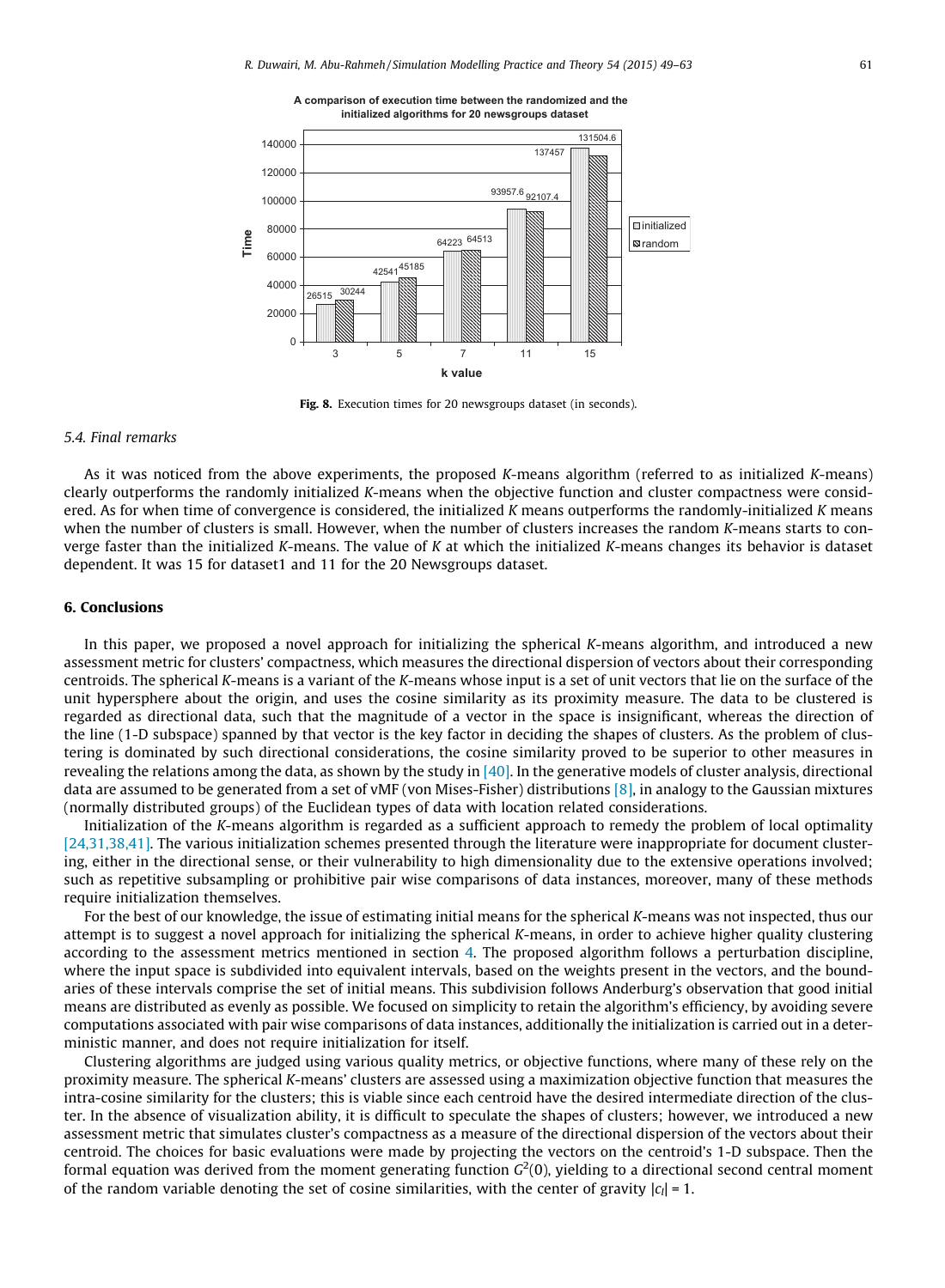<span id="page-13-0"></span>Finally, our experiments were performed on different datasets and different values of k (number of clusters), comparing the initialized variant against the randomly initialized variant of the spherical K-means algorithm. Quality results according to the sum of intra cosine similarities as well as clusters' compactness (proposed measure) proved that the initialized variant outperforms the randomly initialized variant, whereas time results have shown that the initialized variant's execution times increase at a faster rate with respect to the value k, than for the randomly initialized variant; this behavior can be explained by the increase in computations required for larger number of centroids.

# References

- [1] P. Agarwal, C.M. Procopiuc, Exact and approximation algorithms for clustering, in: Proceedings of the 9th ACM-SIAM Symposium on Discrete Algorithms, 1998, pp. 658–667.
- [2] [M. Al-Daoud, S. Roberts, New methods for the initialization of clusters, Pattern Recogn. Lett. 17 \(5\) \(1994\) 451–455.](http://refhub.elsevier.com/S1569-190X(15)00048-9/h0010)
- [3] V.M. Amala-Bai, D. Manimegalai, An analysis of document clustering algorithms, in: Proceedings of the IEEE Conference on Communication Control and Computing Technologies (ICCCCT), 7–9 October, India, 2010.
- [4] S. Arora, P. Raghavan, S. Rao, Approximation schemes for Euclidean K-median and related problems, in: Proceedings of the 30th Annual ACM Symposium on Theory of Computing, 1998, pp. 106–113.
- [5] [M.W. Ayech, J. Ziou, Segmentation of Terahertz imaging using k-means clustering based on ranked set sampling, Expert Syst. Appl. 42 \(6\) \(2015\) 2959–](http://refhub.elsevier.com/S1569-190X(15)00048-9/h0025) [2974](http://refhub.elsevier.com/S1569-190X(15)00048-9/h0025).
- [6] [R. Baeza-Yates, B. Ribeiro-Neto, Modern Information Retrieval, Addison Wesley, 1999.](http://refhub.elsevier.com/S1569-190X(15)00048-9/h0030)
- [7] [L. Bai, J. Liang, C. Sui, C. Dang, Fast global k-means clustering based on local geometrical information, Inf. Sci. 245 \(2013\) 168–180.](http://refhub.elsevier.com/S1569-190X(15)00048-9/h0035)
- [8] [A. Banerjee, I. Dhillon, J. Ghosh, S. Sra, Clustering on the unit hypersphere using von Mises-Fisher distributions, J. Mach. Learn. 6 \(2005\) 1345–1382.](http://refhub.elsevier.com/S1569-190X(15)00048-9/h0040)
- [9] [A. Banerjee, J. Ghosh, Frequency-sensitive competitive learning for scalable balanced clustering on high-dimensional hyperspheres, IEEE Trans.](http://refhub.elsevier.com/S1569-190X(15)00048-9/h0045) Neural [Networks 15 \(3\) \(2004\) 702–719.](http://refhub.elsevier.com/S1569-190X(15)00048-9/h0045)
- [10] A. Banerjee, I. Dhillon, J. Ghosh, S. Sra, Generative model-based clustering of directional data, in: Proceedings of the Ninth ACM SIGKDD International Conference on Knowledge Discovery and Data Mining KDD, 2003.
- [11] F. Beil, M. Ester, X. Xu, Frequent term-based text clustering, in: Proceedings of the 8th International Conference on Knowledge Discovery and Data Mining (KDD), 2002, pp. 436–442.
- [12] Berkhin P. Survey of clustering data mining techniques. Technical report, Accrue Software, 2002.
- [13] E. Bingham, H. Mannila, Random projection in dimensionality reduction: applications to image and text data, in: Proceedings of the Seventh ACM SIGKDD International Conference on Knowledge Discovery and Data Mining, 2001, pp. 245–250.
- [14] P. Bradley, U. Fayyad, Refining initial points for k-means clustering, in: Proceedings of the 15th International Conference on Machine Learning (ICML98), 1998, pp. 91–99.
- [15] [J. Cao, Z. Wu, J. Wu, W. Liu, Towards information-theoretic K-means clustering for image indexing, Signal Process. 93 \(2013\) 2026–2037.](http://refhub.elsevier.com/S1569-190X(15)00048-9/h0075)
- [16] I. Dhillon, Y. Guan, J. Kogan, Iterative clustering of high dimensional text data augmented by local search, in: Proceedings of the 2002 IEEE International Conference on Data Mining, 2002.
- [17] [I. Dhillon, J. Fan, Y. Guan, Efficient clustering of very large document collections, in: Data Mining for Scientific and Engineering Applications, Kluwer](http://refhub.elsevier.com/S1569-190X(15)00048-9/h0085) [Academic Publishers, 2001, pp. 357–381](http://refhub.elsevier.com/S1569-190X(15)00048-9/h0085).
- [18] [I. Dhillon, D. Modha, Concept decompositions for large sparse text data using clustering, Mach. Learn. 42 \(1\) \(2001\) 143–175](http://refhub.elsevier.com/S1569-190X(15)00048-9/h0090).
- [19] [Q. Du, V. Faber, M. Gunzburger, Centroidal voronoi tessellations: applications and algorithms, SIAM Rev. 41 \(4\) \(1999\) 637–676](http://refhub.elsevier.com/S1569-190X(15)00048-9/h0095).
- [20] F. Dzogang, C. Marsala, M.J. Lesot, M. Rifqi, An Ellipsoidal K-means for document clustering, Proceedings of the 12th IEEE International Conference on Data Mining (ICDM), Brussels, Belgium | December 10–13, 2012.
- [21] [V. Faber, Clustering and the continuous K-means algorithm, Los Alamos Sci. 22 \(1994\) 138–144.](http://refhub.elsevier.com/S1569-190X(15)00048-9/h0105)
- [22] U. Fayyad, C. Reina, P. Bradley, Initialization of iterative refinement clustering algorithms, in: Proceedings of the 4th International Conference on Knowledge Discovery & Data Mining (KDD98), 1998, pp. 194–198.
- [23] [E. Forgy, Cluster analysis of multivariate data: efficiency vs. interpretability of classifications, Biometrics 21 \(1965\) 768](http://refhub.elsevier.com/S1569-190X(15)00048-9/h0115).
- [24] J. He, M. Lan, C. Tan, S. Sung, H. Low, Initialization of cluster refinement algorithms: A review and comparative study, in: proceedings of the IEEE International Joint Conference on Neural Networks, 2004, pp. 297–302.
- [25] [K. Hornik, I. Feinerer, M. Kober, C. Buchta, Spherical k-means clustering, J. Stat. Softw. 50 \(10\) \(2012\) 1–22](http://refhub.elsevier.com/S1569-190X(15)00048-9/h0125).
- [26] [A. Jain, M. Murty, P. Flynn, Data clustering: a review, ACM Comput. Surv. 31 \(3\) \(1999\) 264–323](http://refhub.elsevier.com/S1569-190X(15)00048-9/h0130).
- [27] A. Jain, R. Dubes, Algorithms for Clustering Data, Prentice Hall, 1988. Book available online at <[http://www.cse.msu.edu/~jain/clustering\\_jain\\_dubes.](http://www.cse.msu.edu/~jain/clustering_jain_dubes.pdf) [pdf>](http://www.cse.msu.edu/~jain/clustering_jain_dubes.pdf).
- [28] [A. Kalogeratos, A. Likas, Document clustering using synthetic cluster prototypes, Data Knowl. Eng. 70 \(2011\) 284–306](http://refhub.elsevier.com/S1569-190X(15)00048-9/h0140).
- [29] M. Kantrowitz, B. Mohit, V. Mittal, Stemming and its effects on TFIDF ranking, in: Proceedings of the 23rd Annual International ACM SIGIR Conference on Research and Development in Information Retrieval, 2000, pp. 357–359.
- [30] T. Kanungo, D. Mount, N. Netanyahu, C. Piatko, R. Silverman, A. Wu, The analysis of a simple K-means clustering algorithm, in: Proceedings of the 16th ACM Symposium on Computational Geometry, 2000, pp. 100–109.
- [31] I. Katsavounidis, C. Kuo, Z. Zhang, A new initialization technique for generalized Lloyd iteration, IEEE Signal Process. Lett. 1 (10) (1994) 144-146.
- [32] [L. Kaufman, L. Rousseeuw, Finding Groups in Data: An Introduction to Cluster Analysis, John Wiley and Sons, 1990.](http://refhub.elsevier.com/S1569-190X(15)00048-9/h0160)
- [33] S. Kolliopoulos, S. Rao, A nearly linear-time approximation scheme for the Euclidean K-median problem, in: Proceedings of the 7th Annual European Symposium on Algorithms, 1999.
- [34] [Y. Linde, A. Buzo, R. Gray, An algorithm for vector quantizer design, IEEE Trans. Commun. 28 \(1\) \(1980\) 84–95.](http://refhub.elsevier.com/S1569-190X(15)00048-9/h0170)
- [35] J. MacQueen, Some methods for classification and analysis of multivariate observations, in: Proceedings of the 5th Berkeley Symposium on Mathematical Statistics and Probability, vol. 1, 1967, pp. 281–296.
- [36] [K.V. Mardia, P. Jupp, Directional Statistics, 2nd ed., John Wiley and Sons Ltd., 2000.](http://refhub.elsevier.com/S1569-190X(15)00048-9/h0180)
- [37] [J.P. Mei, L. Chen, Proximity-based k-partitions clustering with ranking for document categorization and analysis, Expert Syst. Appl. 41 \(2014\) 7095–](http://refhub.elsevier.com/S1569-190X(15)00048-9/h0185) [7105.](http://refhub.elsevier.com/S1569-190X(15)00048-9/h0185)
- [38] [J. Pena, J. Lozano, P. Larranaga, An empirical comparison of four initialization methods for the K-means algorithm, Pattern Recogn. Lett. 20 \(1999\)](http://refhub.elsevier.com/S1569-190X(15)00048-9/h0190) [1027–1040.](http://refhub.elsevier.com/S1569-190X(15)00048-9/h0190)
- [39] M. Steinbach, G. Karypis, V. Kumar, A comparison of document clustering techniques, in: Proceedings of the 6th ACM SIGKDD International Conference on Knowledge Discovery and Data Mining, 2000.
- [40] A. Strehl, J. Ghosh, R. Mooney, Impact of similarity measures on web-page clustering, in: Proceedings of the AAAI Workshop on AI for Web Search, 2000, pp. 58–64.
- [41] T. Su, J. Dy, A deterministic method for initializing K-means clustering, in: Proceedings of the 16th IEEE International Conference on Tools with Artificial Intelligence, 2004, pp. 784–786.
- [42] A. Topchy, A. Jain, W. Punch, Combining Multiple Weak Clusterings, ICDM, 2003, pp. 331–338.
- [43] [G. Tzortzis, A. Likas, The MinMax k-Means clustering algorithm, Pattern Recogn. 47 \(2014\) 2505–2516](http://refhub.elsevier.com/S1569-190X(15)00048-9/h0215).